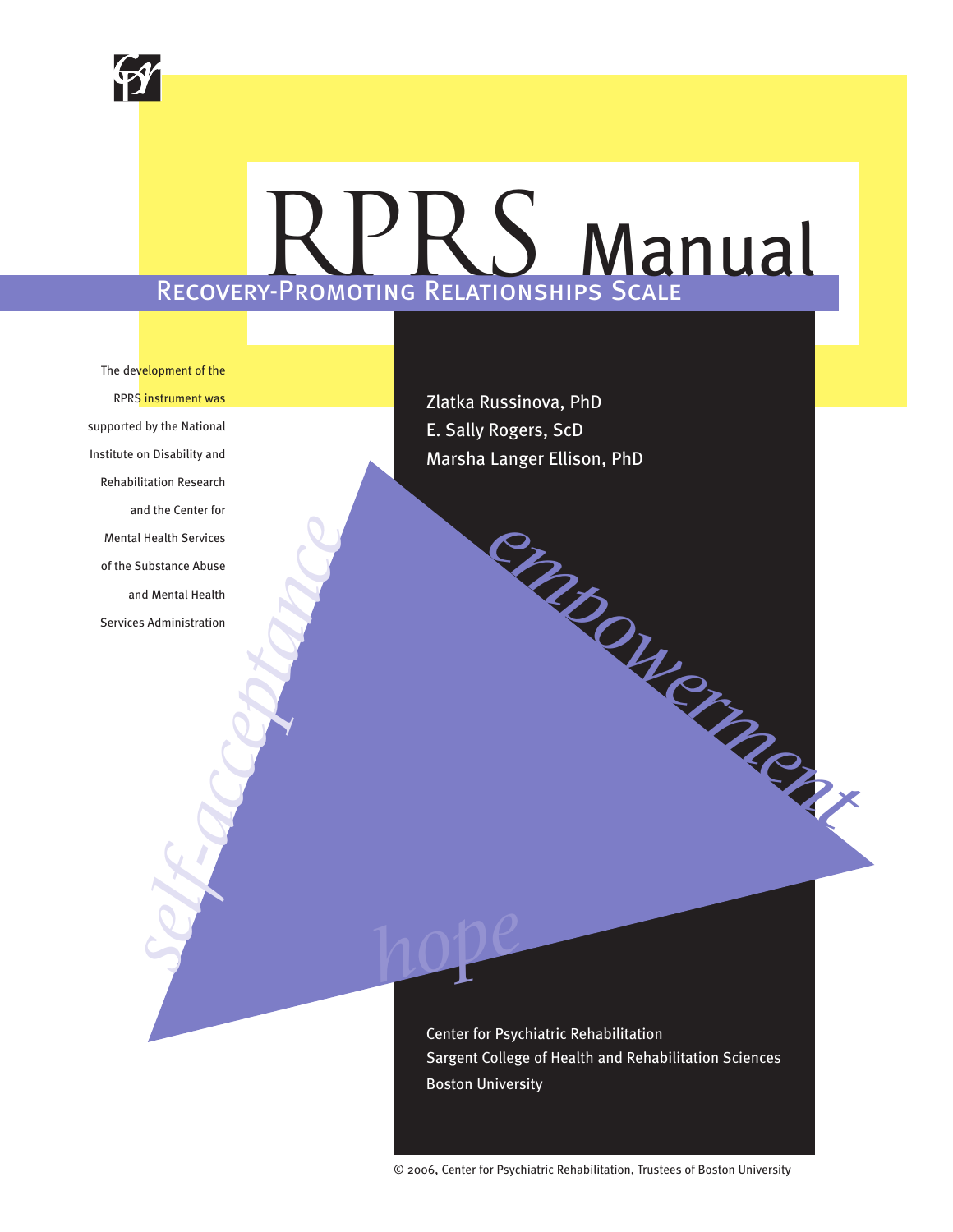The development of the RPRS instrument was supported by the National Institute on Disability and Rehabilitation Research and the Center for Mental Health Services of the Substance Abuse and Mental Health Services Administration (grant # H133B90023).

We wish to acknowledge the contributions of Michelle Mullen, MS, and Su-Ting Hsu, MD, ScD, who participated in the analysis of qualitative data which informed the development of the initial set of items for the RPRS instrument, Marjorie DeLong, BA, who took part in the cognitive interviews testing the RPRS items, Karon Cook, PhD, who conducted the Item Response Theory analyses, Asya Lyass, PhD (Cand.), who conducted the Classical Test Theory analyses, and Ralph D'Agostino, PhD, who provided consultation on the psychometric properties of the RPRS instrument and the integration of the Classical Test Theory and Item Response Theory analyses.

Copyright © 2006 by the Center for Psychiatric Rehabilitation, Trustees of Boston University.

All rights reserved.

Center for Psychiatric Rehabilitation Sargent College of Health and Rehabilitation Sciences Boston University 940 Commonwealth Avenue West Boston, MA 02215

http://www.bu.edu/cpr/

The Center for Psychiatric Rehabilitation is partially funded by the National Institute on Disability and Rehabilitation Research and the Center for Mental Health Services, Substance Abuse and Mental Health Services Administration.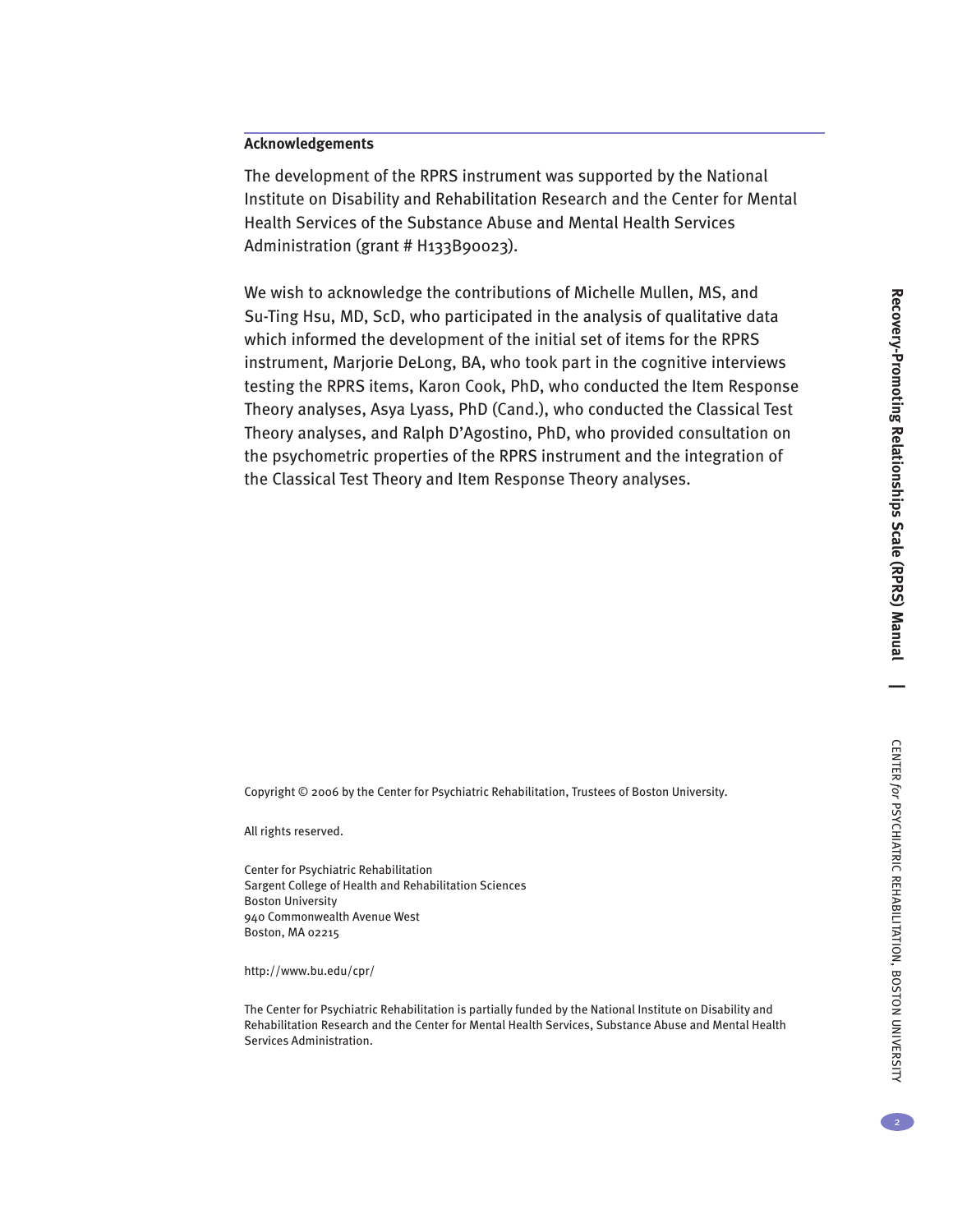# **Contents**

| Section 1: Mental Health Professionals as a Factor Influencing Recovery 4                                                      |
|--------------------------------------------------------------------------------------------------------------------------------|
| Section 2: Conceptual Model Informing the Development of the RPRS Instrument 6                                                 |
| Figure 1. Pyramid Model of Recovery-Oriented Professional Competencies 7                                                       |
|                                                                                                                                |
|                                                                                                                                |
| Section 4: Instrument Development and Psychometric Properties                                                                  |
|                                                                                                                                |
|                                                                                                                                |
| Figure 3. Guidelines for Acceptable Level of Missing Data 11                                                                   |
|                                                                                                                                |
| Table 1. Concordance Table for the Total RPRS Score 14                                                                         |
| Table 2. Concordance Table for the Core Relationship Index 15                                                                  |
| Table 3. Concordance Table for the Recovery-Promoting Strategies Index 15                                                      |
| Table 4. Concordance Table for the Hopefulness Subscale  16                                                                    |
| Table 5. Concordance Table for the Empowerment Subscale  16<br>Table 6. Concordance Table for the Self-Acceptance Subscale  16 |
|                                                                                                                                |
|                                                                                                                                |
|                                                                                                                                |
|                                                                                                                                |
| Appendix: Recovery-Promoting Relationships Scale (RPRS) 21                                                                     |

3

CENTER

*for*

PSYCHIATRIC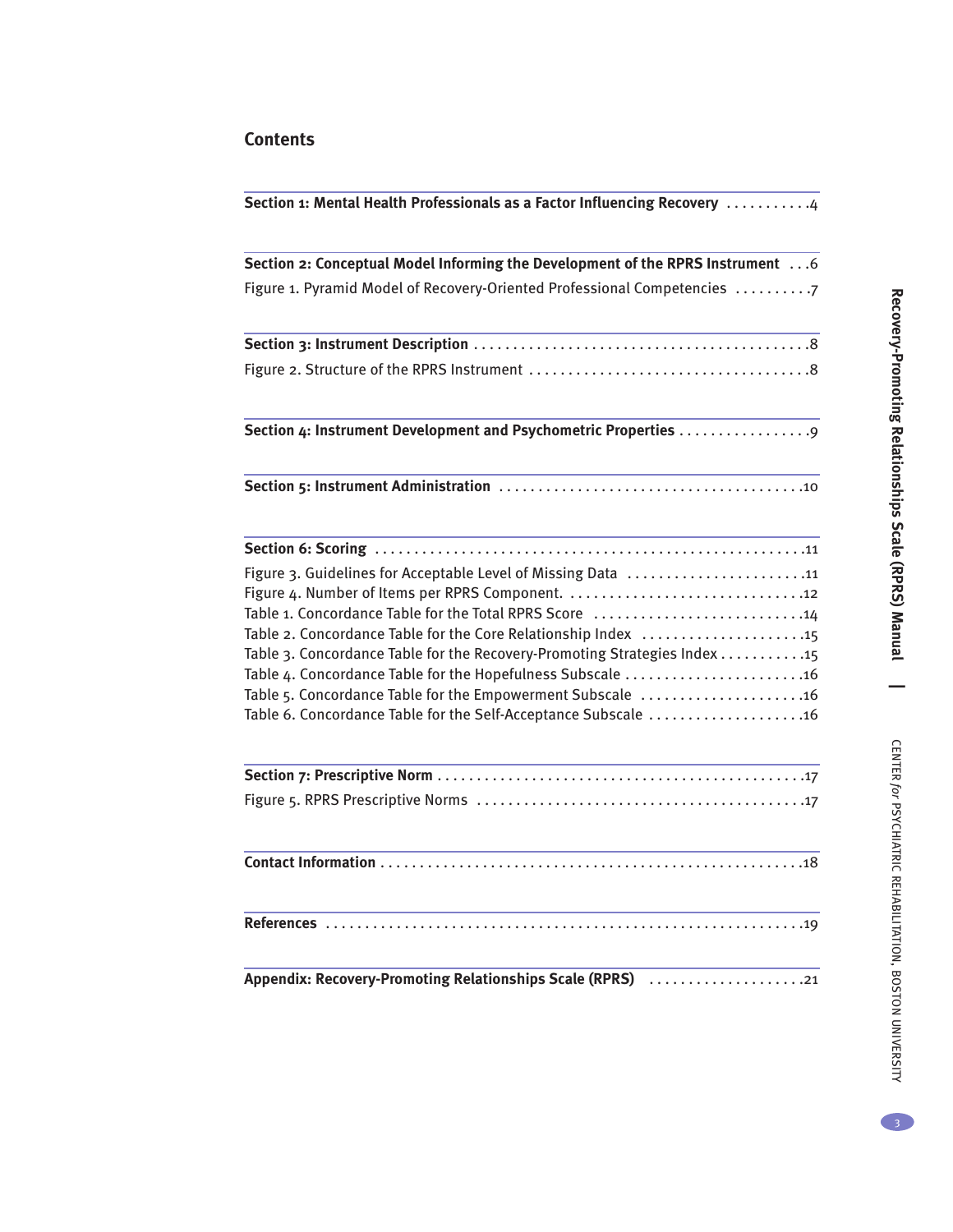Mental health and rehabilitation professionals represent an important factor that can either facilitate or hinder the recovery process of people with psychiatric disabilities. Practitioners can inspire hope and empower mental health consumers in their efforts to overcome the disabling effects of a mental illness or they can instill hopelessness, dependence, and helplessness.

Several authors have described the negative attitudes among mental health and rehabilitation professionals toward people with serious mental illnesses (Minkoff, 1987; Minkoff & Stern, 1985; Degen & Nasper, 1996). Working with people who have a mental illness is often considered unrewarding, non-prestigious, and hopeless; these feelings become major barriers that interfere with treatment of and service provision to this population. Practitioners, faced with serving clients with severe problems and multiple needs, may experience feelings of despair that prevent them from bringing a more hopeful perspective to the treatment of their clients. Yet, a hopeful perspective is considered a critical ingredient in rehabilitation and recovery (Anthony, 1993; Russinova, 1999).

Numerous first-person accounts by consumers describe interactions with mental health professionals that have left them feeling disrespected, discouraged, and hopeless. These accounts provide significant anecdotal evidence about the detrimental impact that practitioners' negative attitudes can have on people with psychiatric disabilities. Deegan (1990) eloquently describes this phenomenon of "spirit breaking": "the experience of breaking occurs as a result of those cumulative experiences in which we are humiliated and made to feel less than human, in which our will to live is deeply shaken or broken, in which our hopes are shattered and in which giving up, apathy, and indifference become a way of surviving and protecting the last vestiges of the wounded self" (p. 352). This phenomenon also explains the development of learned helplessness among mental health consumers that has been identified as one of the major barriers to recovery (Deegan, 1992; Kramer & Gagne, 1997; Weingarten, 1994).

At the same time, people in recovery and practitioners have both emphasized the invaluable role that practitioners can have in influencing the recovery process (Deegan, 1997; Minkoff, 1987; Orrin, 1996). There is also a considerable body of research on how the therapeutic relationship (e.g., Horvath, 2005; McCabe & Priebe, 2004; Strupp, 1996; Watson & Geller, 2005), the core conditions of the helping relationship (e.g., Aubry et al., 2005; Barrett-Leonard, 1986), and empowering medical practices (Ellison, 1996), all have an important effect on the outcomes experienced by people in recovery. Based on a survey conducted with persons with psychiatric disabilities, Coursey and his colleagues (1995) observed a positive correlation between the extent clients felt empowered by

**Reco**

**very-Pro m**

**oting**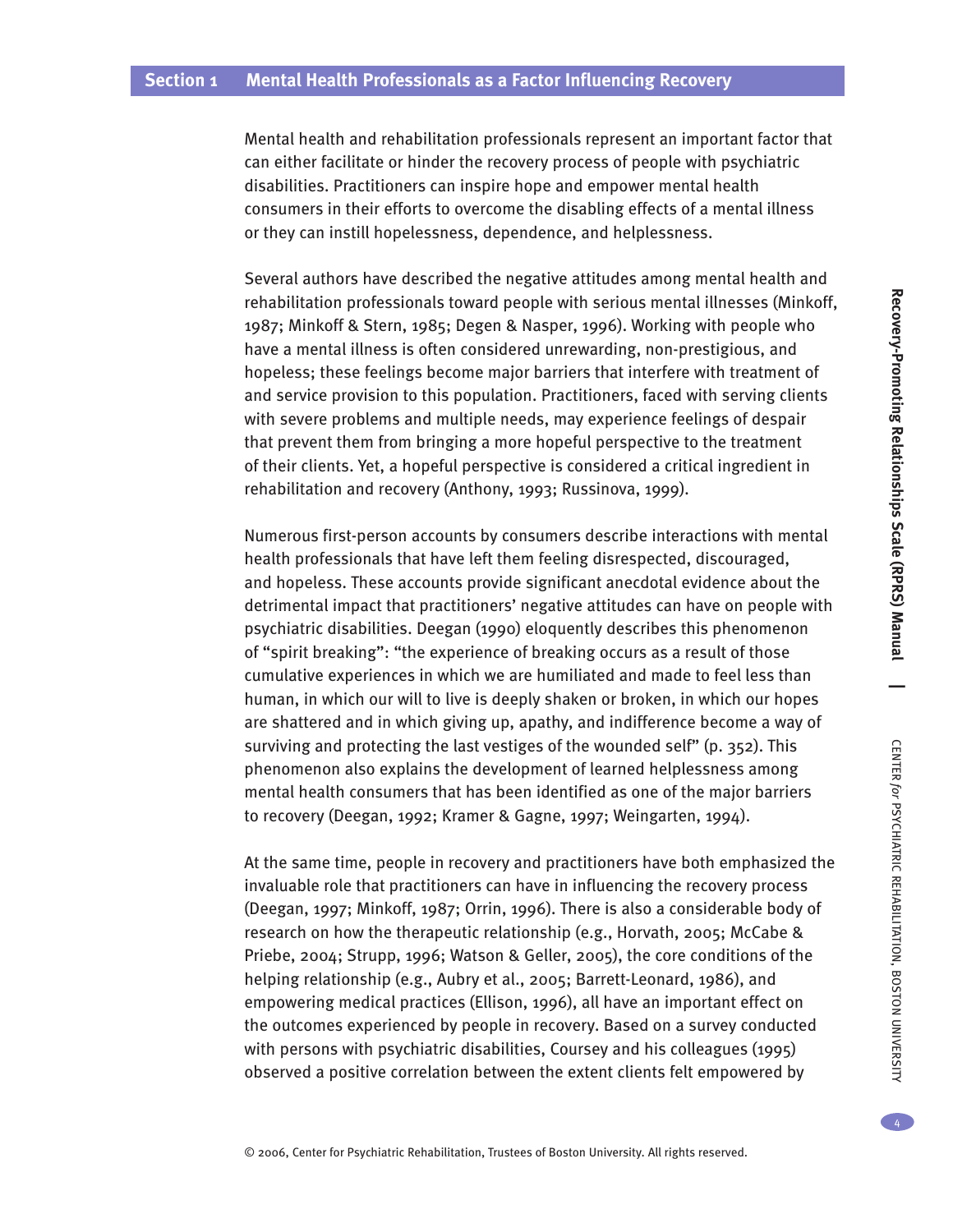their therapist and the process of their recovery: clients who felt more empowered in therapy spent less time in hospitals, expected a shorter stay in therapy, and knew more about their problems.

The recovery paradigm, which has become the guiding principle in the delivery of services to people with psychiatric disabilities (New Freedom Commission on Mental Health, 2003), requires an understanding of the impact practitioners can have on their clients. (Coursey et al., 2000a; Coursey et al., 2000b; Hoge, Tondora, & Marrelli, 2005; Young, Forquer, Tran, Starzynski, & Shatkin, 2000). From this perspective, the professional competence of mental health and rehabilitation providers needs to be reexamined in the context of the current understanding about the nature and the dimensions of the process of recovery. There have been a few recent attempts to define the core competencies of mental health providers working with persons in recovery (Coursey et al., 2000a; Coursey et al., 2000b; Hoge et al., 2005; Young et al., 2000).

UNIVERSITY

5

**Reco**

**very-Pro m**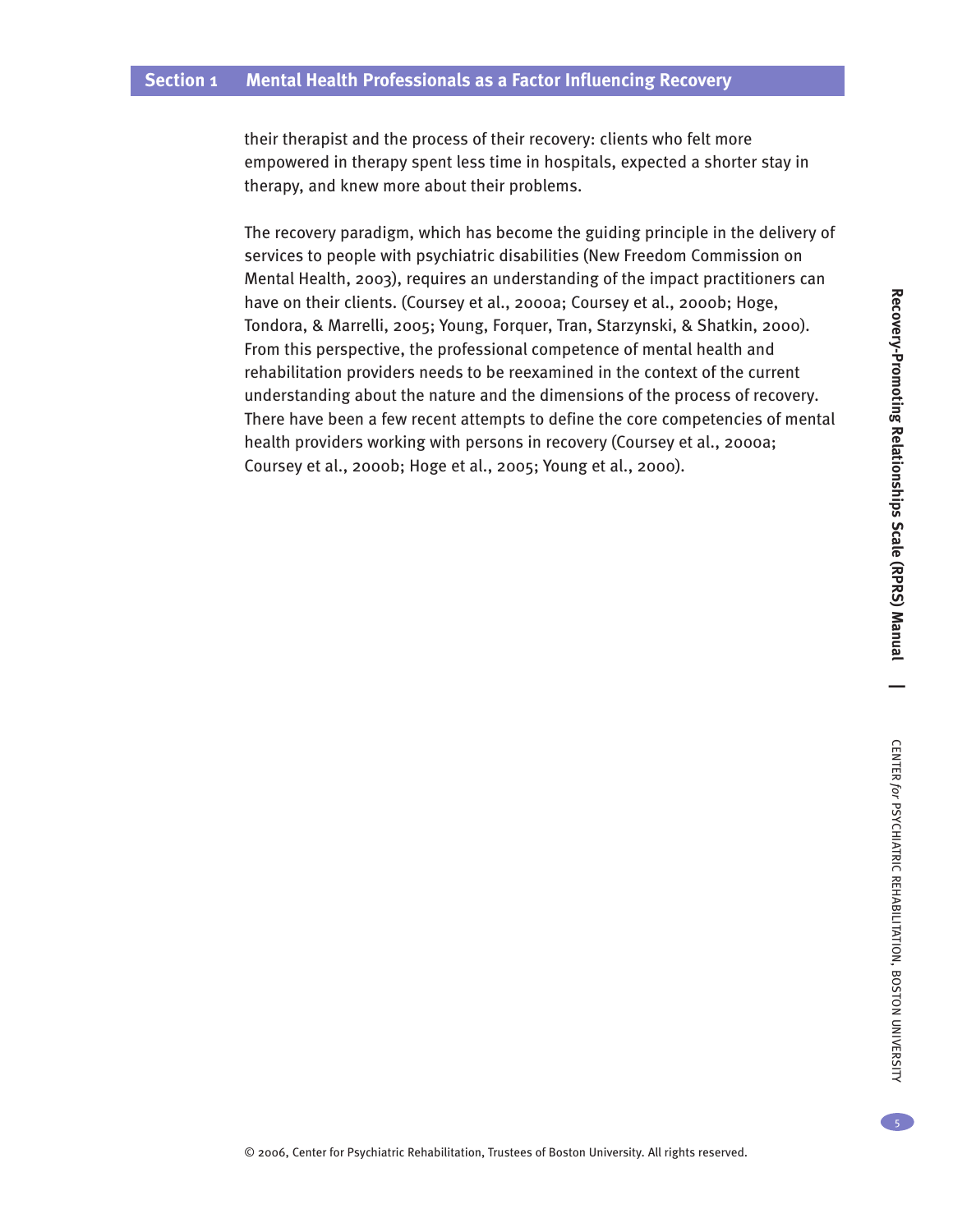The development of the RPRS instrument focused on identifying and reliably measuring the competencies of mental health providers that have a particular impact on the recovery process beyond the management of psychiatric symptoms. Its development was informed by a new conceptual model about the structure of providers' competencies titled "the pyramid model of recoverypromoting professional competence" (Russinova, Rogers, & Ellison, 2006).

This conceptual model examines providers' recovery-promoting competence as a complex set of attitudes, skills and strategies that facilitate the recovery process of persons with serious mental illnesses. It identifies three key components in the structure of mental health providers' professional competence.

- 1) The first component is represented by the provider's core interpersonal skills necessary to acknowledge the client's personhood and maintain an ongoing positive regard toward this person. In addition to the skills that have been traditionally acknowledged as essential in establishing and maintaining a therapeutic alliance with the client, this component also includes skills that are specific to working with individuals who have been affected by the most disabling mental illnesses, including the provider's ability to identify and relate to the core personhood of a client who might be overwhelmed by psychiatric symptoms and ability to maintain and convey a personal confidence in the potential for a given client to pursue and achieve recovery.
- 2) The second component includes the competencies that are specific to the different modalities of services provided to persons with serious mental illnesses such as psychopharmacological management, psychotherapy, case management, rehabilitation counseling, peer support, etc. These competencies are developed in the context of the discipline-specific training of mental health providers. They are also acquired through undergraduate and post-graduate training in specific discipline-related interventions.
- 3) The third component of mental health providers' professional competencies is comprised of a complex set of skills that specifically target the recovery process of clients with serious mental illnesses. These skills determine providers' ability to use a variety of strategies that promote clients' hopefulness, empowerment and self-acceptance. The development of providers' skills in utilizing various recovery-promoting strategies is a relatively new trend in defining and assessing the professional qualifications of mental health professionals while the professional skills relevant to the first two components of the presented conceptual model have been all along part of the traditional state-of-the art mental health education.

Although all three components of mental health providers' professional competence are essential for the effective delivery of services to persons with serious mental illnesses, their relative importance to the optimal unfolding of the **Reco**

REHABILITATION,

BOSTON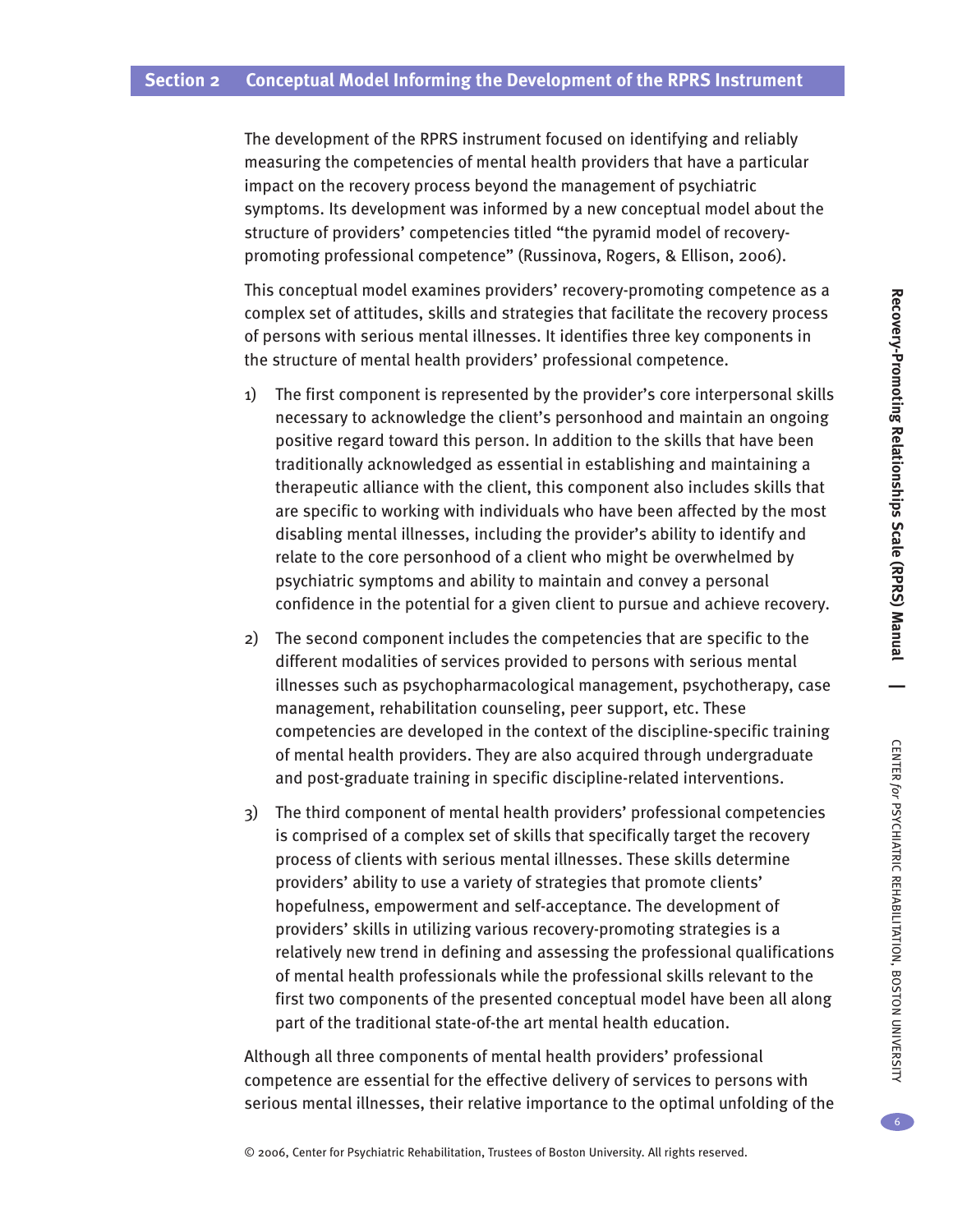treatment process can be presented in a hierarchical way (Figure 1). Providers' core interpersonal skills constitute the basis for the effective delivery of any mental health intervention specific to a given treatment modality. At the same time, the delivery of specific interventions needs to be permeated by the use of relevant strategies that enhance the hopefulness, empowerment and sense of self-acceptance of clients. Without the provider's ability to acknowledge the personhood of the client and establish a solid therapeutic alliance, treatment would be severely compromised especially in services for which the providerclient relationship is essential. Without the use of recovery-promoting strategies, treatment would be less than optimal. Providers' skills in acknowledging the client's personhood and in promoting his/her hope, empowerment and selfacceptance should constitute the fabric of any intervention delivered to persons with serious mental illnesses. They may be incorporated in the context of newer recovery-oriented interventions or may need to be added as an adjustable module to established services.





The first and third components of this model represent the *generic components* of mental health providers' recovery-promoting competence that need to be integrated with the professional skills relevant to different treatment modalities or specific clinical or rehabilitative interventions. Although the frequency and intensity of the use of specific recovery-promoting strategies may vary across different treatment modalities and interventions, the enhancement of clients' hopefulness, empowerment and self-acceptance is essential for achieving desired treatment outcomes and ultimately for promoting the recovery process of clients with serious mental illnesses.

REHABILITATION,

BOSTON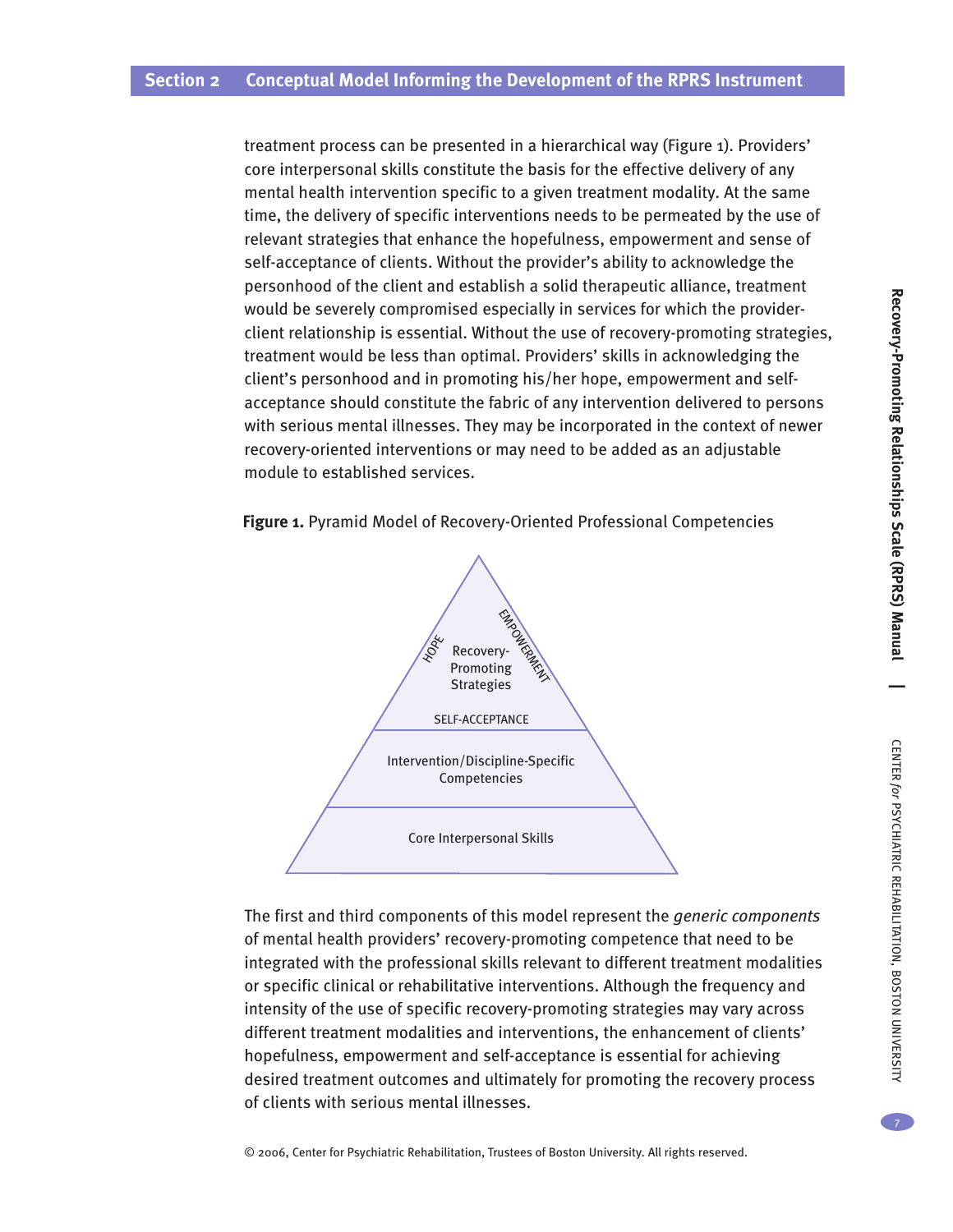The RPRS instrument is a 24-item scale that measures the *generic components* of mental health providers' recovery-promoting professional competence: a) the core interpersonal skills and b) skills to utilize recovery-promoting strategies. It provides a total score indicating the level of overall manifestation of these generic components of providers' recovery-promoting competence as well as specific scores for each of these two generic components. For measurement purposes, the generic components of providers' recovery-promoting competence have been operationalized as two separate indices, namely the Core Relationship Index and the Recovery-Promoting Strategies Index. In addition, the RPRS instrument provides scores for the three sub-components of the Recovery-Promoting Strategies Index representing providers' skills to enhance clients' hopefulness, empowerment and self-acceptance. These three sub-components which constitute the content of the Recovery-Promoting Strategies Index have been operationalized as the following three subscales: Hopefulness, Empowerment, and Self-Acceptance.

The RPRS instrument assesses mental health providers' recovery-promoting competence from the point of view of their clients with serious mental illnesses. The instrument provides scores about the level of a given practitioner's core interpersonal skills and skills to utilize recovery-promoting strategies as manifested in a specific provider-client relationship. The level of a given practitioner's overall recovery-promoting competence can be established based on average scores obtained through the administration of the RPRS instrument across this provider's caseload at a certain time.

The items constituting the two indices and the three subscales of the RPRS instrument are as follows in Figure 2:

#### **Figure 2.** Structure of the RPRS Instrument

| <b>Indices</b>                       | <b>Items</b>                                           |
|--------------------------------------|--------------------------------------------------------|
| Core Relationship                    | 5, 10, 13, 16, 17, 18, 21, 24                          |
| <b>Recovery-Promoting Strategies</b> | 1, 2, 3, 4, 6, 7, 8, 9, 11, 12, 14, 15, 19, 20, 22, 23 |
| <b>Subscales</b>                     |                                                        |
| Hopefulness                          | 2, 3, 4, 8, 11, 12, 19                                 |
| Empowerment                          | 1, 9, 20, 22, 23                                       |
| Self-Acceptance                      | 6, 7, 14, 15                                           |

PSYCHIATRIC

REHABILITATION,

BOSTON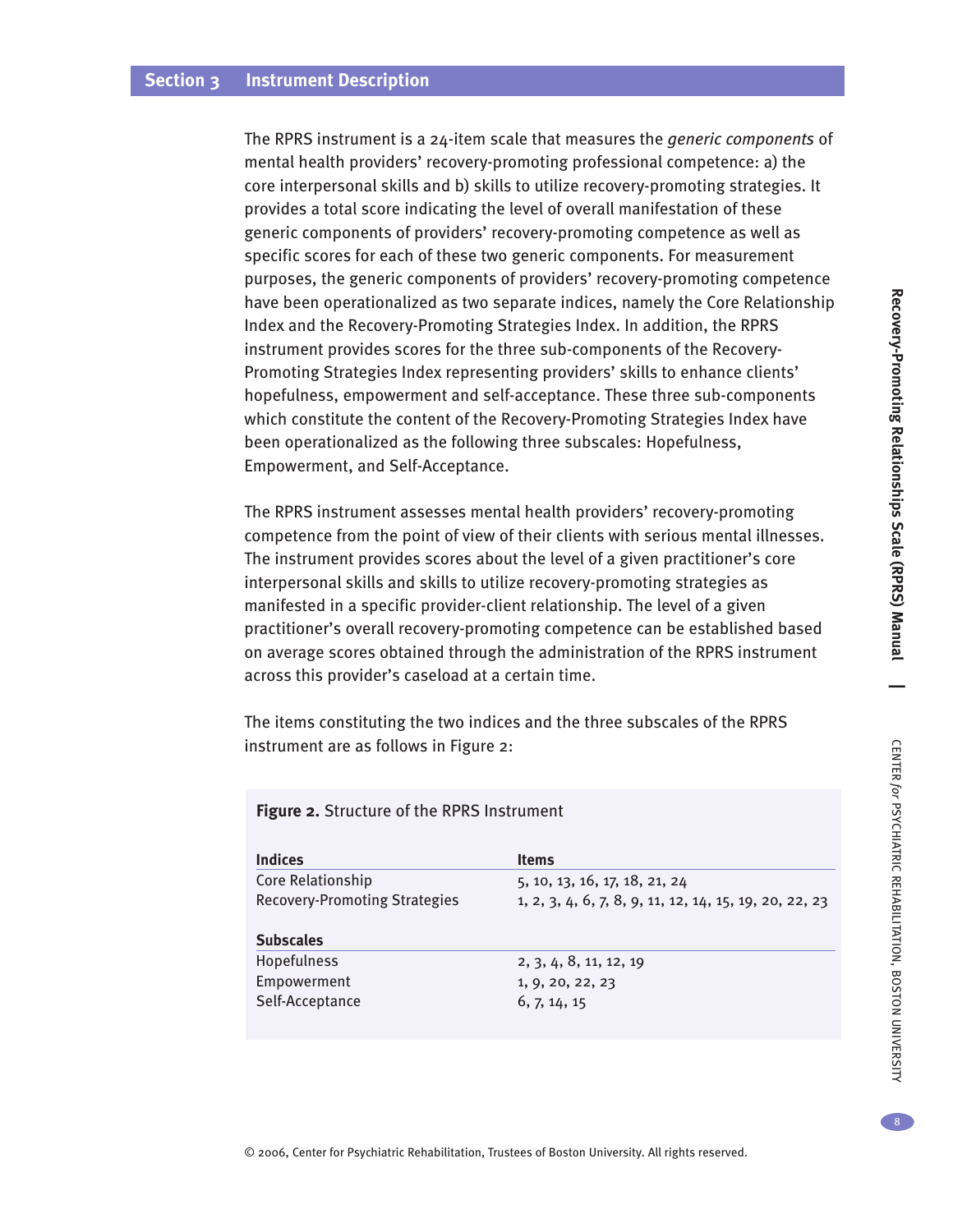The RPRS instrument was developed based on findings from an anonymous Internet survey inquiring about mental health providers' attitudes, skills and techniques that have a particular relevance to the recovery process of clients with serious mental illnesses. Quantitative and qualitative data about the professional competencies that enhance the recovery process beyond symptom management were collected from 603 consumers, 153 consumer-providers and 239 providers of mental health and rehabilitation services. These findings informed the development of the initial pool of items for the RPRS instrument. Consequently, these items were tested and reduced through several rounds of cognitive interviews conducted with persons with serious mental illnesses.

The final 24-item version of the RPRS instrument was developed with a mixed approach combining Classical Test Theory and Item Response Theory of instrument development. The RPRS instrument, including indices and subscales, has acceptable fit statistics established based on the Item Response Theory principles. The scale has demonstrated a high level of internal consistency (0.981, 0.976 and 0.953 for the total scale and respectively two indices), good test-retest reliability (inter-class correlation coefficients of 0.72, 0.72 and 0.75 for the total scale and two indices) and acceptable concurrent, criterion and known groups validity. The internal consistency coefficients for the three subscales were 0.945 for the Hope Subscale, 0.925 for the Empowerment Subscale, and 0.885 for the Self-Acceptance Subscale. The intra-class correlation coefficients for the testretest reliability of the three subscales were respectively 0.69 for the Hope Subscale, 0.72 for the Empowerment Subscale, and 0.61 for the Acceptance Subscale.

 $\begin{array}{c} \circ \\ 9 \end{array}$ 

REHABILITATION,

BOSTON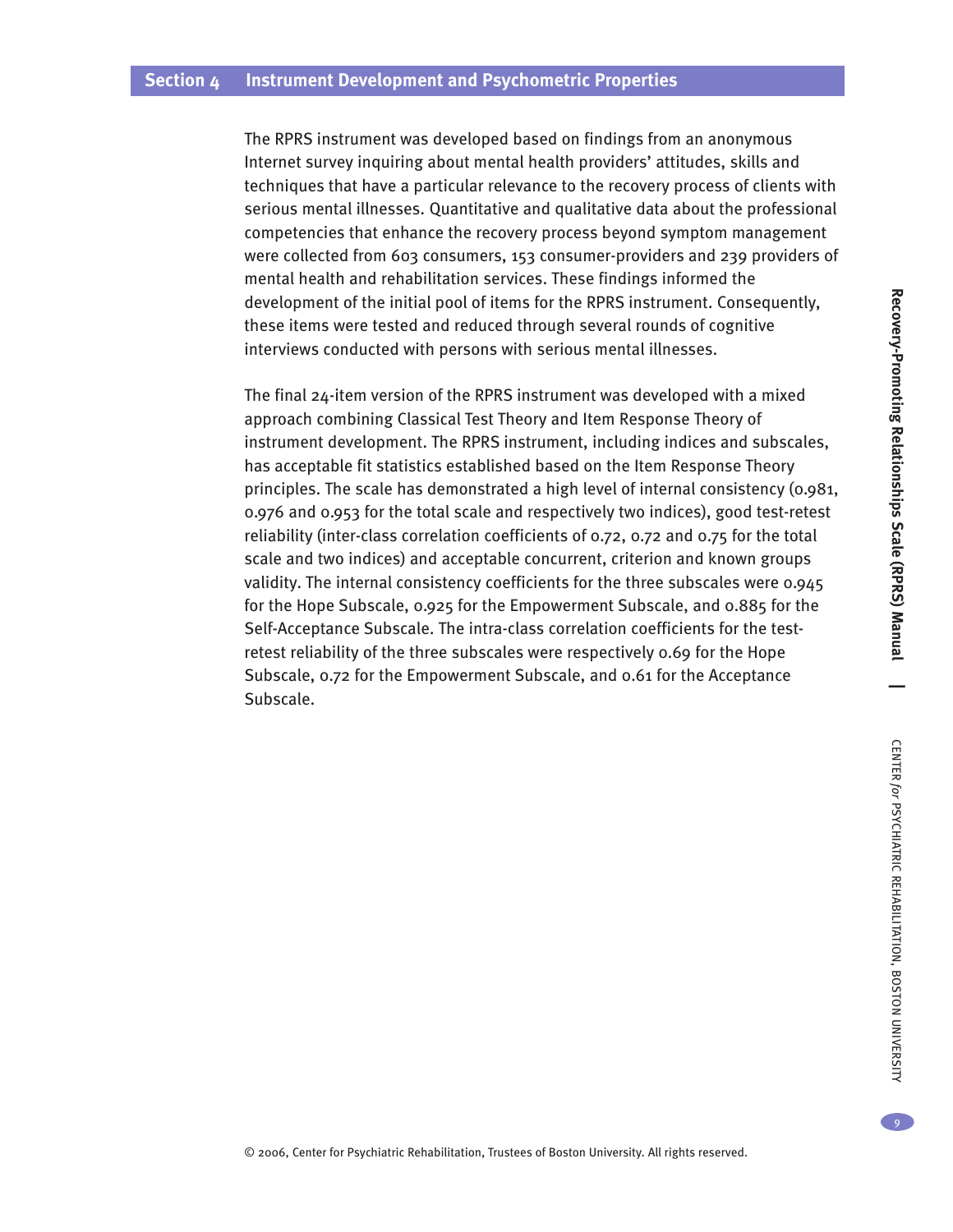Since the RPRS instrument measures the generic components of mental health providers' recovery-promoting competence, it can be administered in the context of any treatment modality or specific clinical intervention. The instrument provides a template of administration instructions that can be flexibly modified based on the specific context and purposes for which the instrument is used.

The administration of the RPRS instrument needs to account for the duration of the provider-client relationship in which context the practitioner's recovery-promoting competence is assessed. The items constituting the Core Relationship Index can be administered at any time-point during service delivery, including after the first encounter with the client, since providers' core interpersonal skills are essential for any segment of the treatment process. At the same time, the score for the Recovery-Promoting Strategies Index is sensitive to the duration of the providerclient relationship. A certain "dose" or duration of treatment intervention is necessary to allow for the optimal utilization of various recovery-promoting strategies. The minimum treatment dose allowing the use of hopefulness, empowerment and self-acceptance enhancing strategies needs to be determined based on the specificity of the intervention in which context the RPRS instrument is administered. For example, at least four sessions of individual psychotherapy might be necessary prior to administering the items of the Recovery-Promoting Strategies Index. We expect that further testing of the RPRS instrument will allow the minimal treatment dose specific to different clinical interventions to be determined empirically. Meanwhile, we recommend that the intervention specific minimal treatment dose be determined based on clinical judgment.

Items are assessed based on a 4-point Agree/Disagree Likert scale. The scale allows for a "Not Applicable" response to allow for adjustment of the instrument to the specificity of different treatment modalities and interventions. Conceptually, the "Not Applicable Response" is not relevant to the items of the Core Relationship Index. Higher occurrence of "Not Applicable" responses across the subscales of the Recovery-Promoting Strategies Index might invalidate the use of certain subscales or the whole index since such responses are counted as missing values. Guidelines for acceptable level of missing data are provided below in the scoring instructions. Higher number of "Not Applicable" responses beyond the acceptable level of missing data requires a clinical examination to determine if this occurrence is client-specific or intervention-specific. If the intervention-specific occurrence of a higher number of "Not Applicable" responses is ruled out, the presence of such responses might reflect clients' reluctance to evaluate their providers in a negative way. A high number of intervention-specific "Not Applicable" responses may be associated with the duration of the provider-client relationship and requires further clinical consideration of the minimal treatment dose needed prior to the administration of the RPRS instrument.

PSYCHIATRIC

REHABILITATION,

BOSTON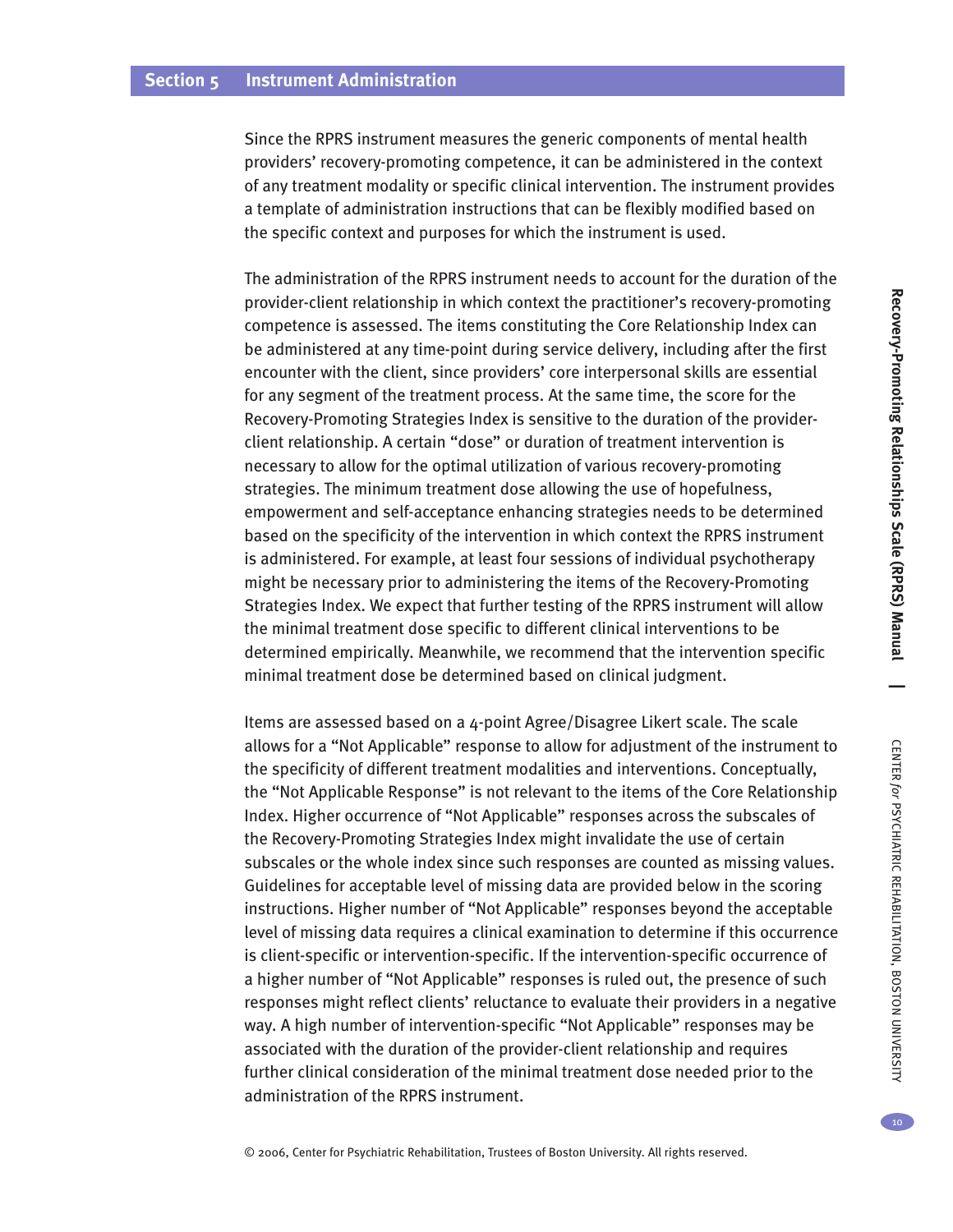The scoring for the RPRS instrument follows several steps in order to account for missing data as well as for the Item Response Theory principles which require raw scores to be converted into scaled scores through the use of concordance tables. Separate concordance tables exist for the RPRS total score, two indices and three subscales.

#### **Step One:**

#### **Identify level of missing data and usefulness of collected data per respondent.**

Skipped items and "Not Applicable" responses are considered missing data. Calculate the number of missing items for the total scale, two indices and three subscales. If any of these scores have more than 25% of the items missing, they should not be used in further analyses. For example, if the total RPRS score for a given respondent has more than 25% of all items on the scale missing, it cannot be used. However, if in this case the missing items were primarily associated with the Recovery-Promoting Strategies Index and the Core Relationship Index had less than 25% missing items, the score for the latter index is still usable. Below are the numbers of missing items per type of score that constitute the 25% cut off point of data usefulness.

| <b>RPRS Total Score</b>             | If 6 items are missing, the total score should be<br>considered as missing.             |
|-------------------------------------|-----------------------------------------------------------------------------------------|
| Recovery-Promoting Strategies Index | If 4 items are missing, the score for this index<br>should be considered as missing.    |
| Core Relationship Index             | If 2 items are missing, the score for this index<br>should be considered as missing.    |
| <b>Hopefulness Subscale</b>         | If 2 items are missing, the score for this<br>subscale should be considered as missing. |
| <b>Empowerment Subscale</b>         | If 1 item is missing, the score for this subscale<br>should be considered as missing.   |
| Self-Acceptance Subscale            | If 1 item is missing, the score for this subscale<br>should be considered as missing.   |
|                                     |                                                                                         |

**Figure 3.** Guidelines for Acceptable Level of Missing Data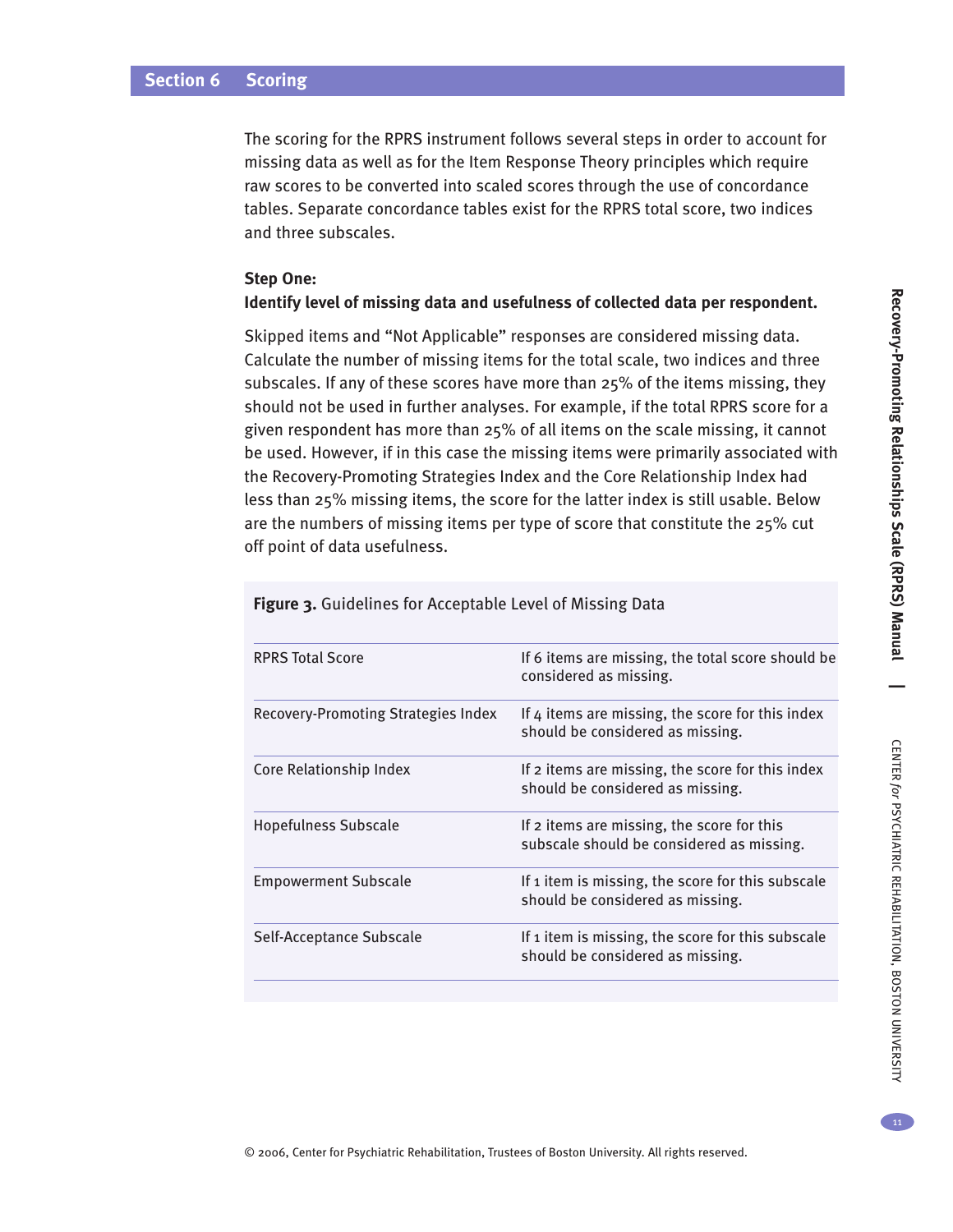#### **Section 6 Scoring**

If no data are missing for any of the items constituting the RPRS indices and/or subscales, add up the values of these items. These sums will be the raw scores corresponding to either the RPRS total score, two indices or three subscale. Proceed with Step Four as described below in order to convert these raw scores into scaled scores.

#### **Step Two: Prorate scores for missing data.**

In case you identify missing data for any of the RPRS two indices and/or three subscales, you need to generate prorated scores for the missing data prior to calculating the scores for the whole scale, indices and subscales. After identifying which components of the scale (indices or subscales) contain missing data, conduct the following calculations separately for each component with missing data (Reminder: missing responses are both the "Not Applicable" or blank responses.) First, add up all the non-missing items that belong to the given index or subscale and then, divide that sum by the number of items with nonmissing responses. This will give you the mean of the non-missing items for the given RPRS component. Second, multiply the mean of the non-missing items by the total number of items in the index or subscale for which you are calculating a prorated score. The result of these computations is your prorated score for the given component of the RPRS. Repeat these calculations for the remaining RPRS components with missing data.

| <b>RPRS Component</b>               | <b>Number of Items</b> |
|-------------------------------------|------------------------|
| Recovery-Promoting Strategies Index | 16                     |
| Core Relationship Index             | 8                      |
| <b>Hopefulness Subscale</b>         |                        |
| <b>Empowerment Subscale</b>         |                        |
| Self-Acceptance Subscale            |                        |

**Figure 4.** Number of Items per RPRS Component

# **Step Three: Rounding prorated scores.**

You need to round the prorated scores for the whole RPRS scale, two indices and three subscales to the whole number.

BOSTON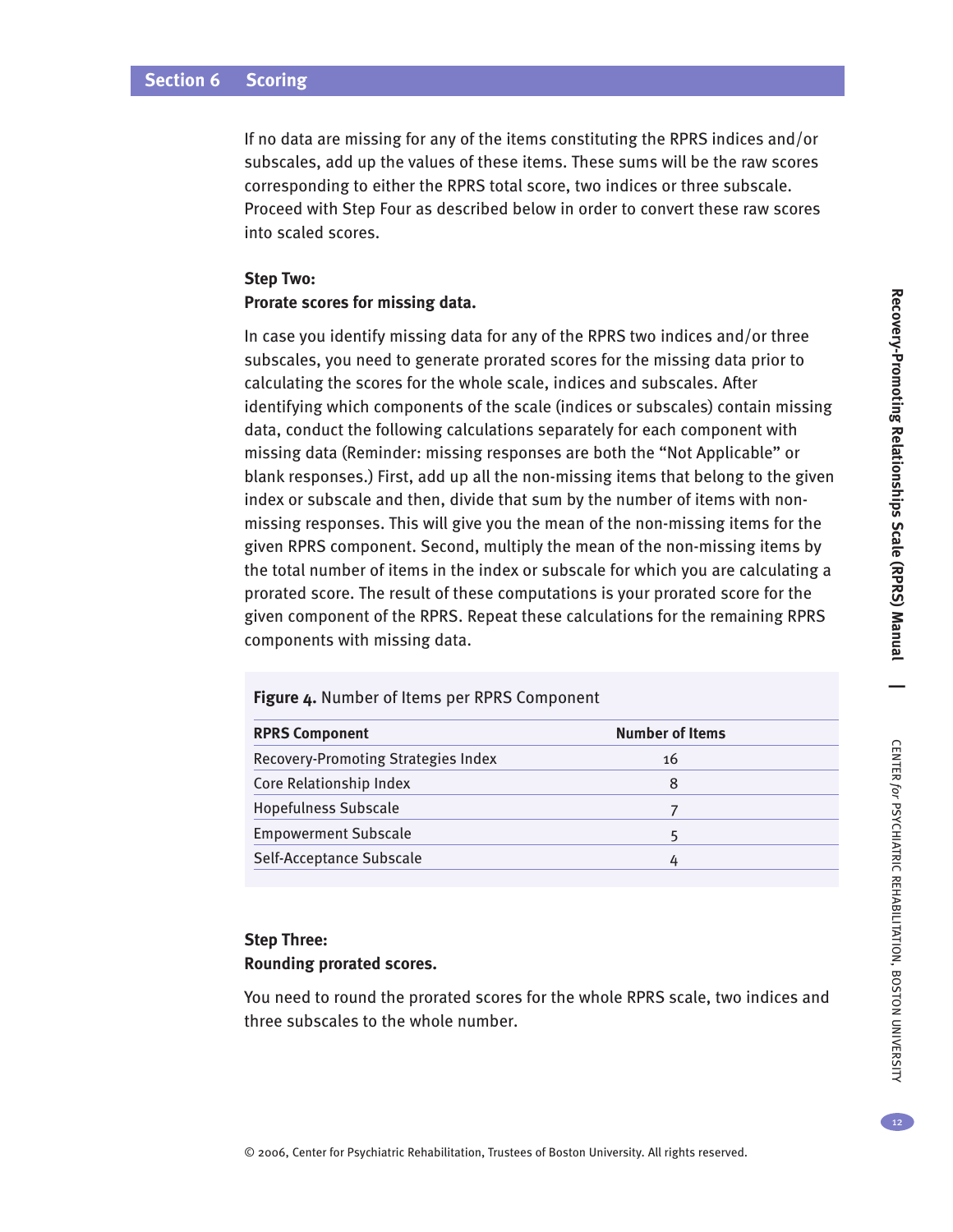#### **Step Four:**

#### **Conversion of raw scores into scaled scores.**

The Item Response Theory (IRT) method of test development requires the raw RPRS scores (either prorated or original if no data are missing) to be converted into scaled score. Convert raw scores into scaled scores using the IRT concordance tables developed for the RPRS instrument. The scaled scores you obtain from the corresponding concordance table are your final scores. The concordance tables for the total RPRS scale, each of the two indices and three subscales are presented in following Tables 1–6.

13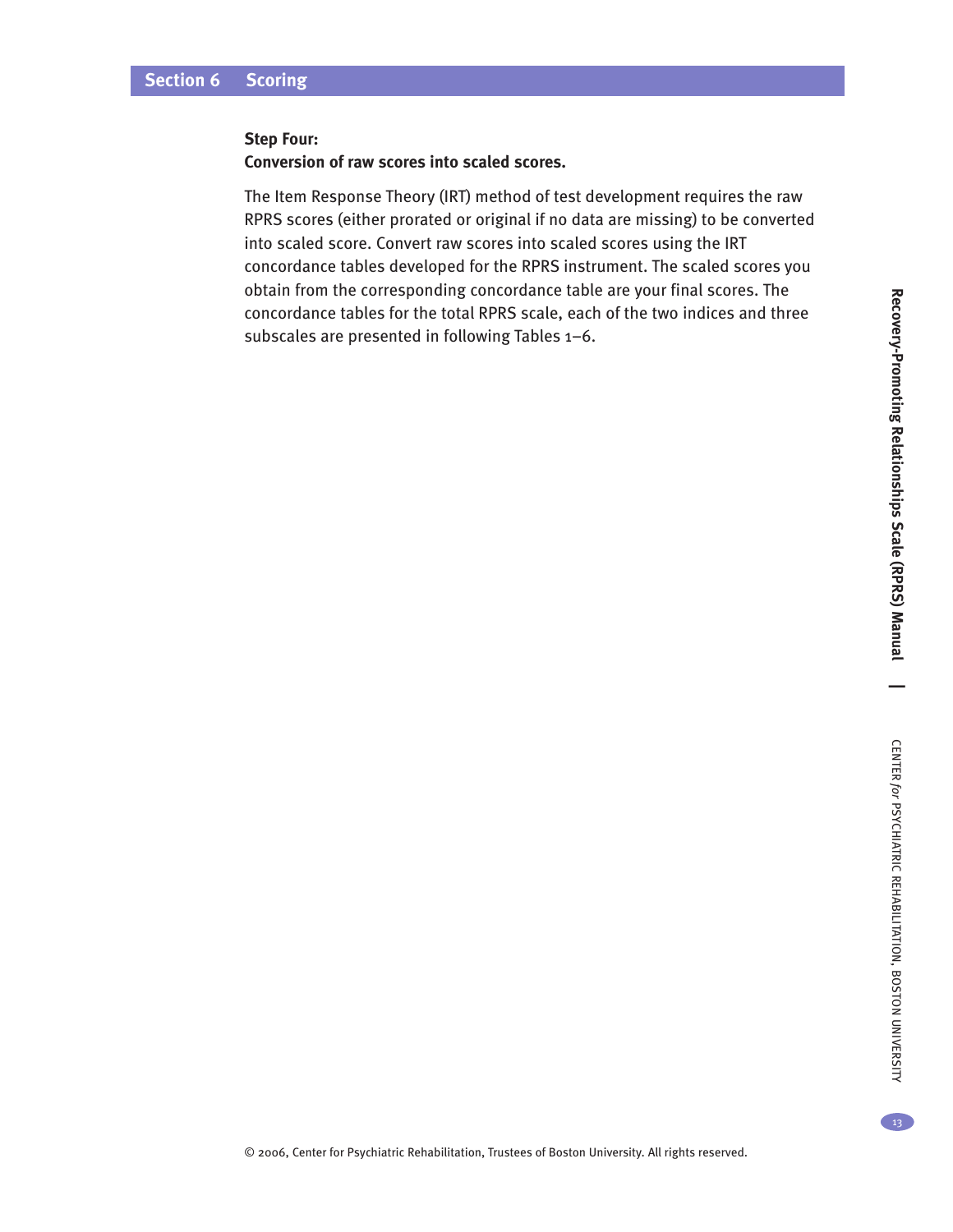| <b>Raw Score</b> | <b>Scaled Score</b> | Raw Score | <b>Scaled Score</b> |
|------------------|---------------------|-----------|---------------------|
| 24               | $\mathsf{o}$        | 61        | 48                  |
| 25               | 10                  | 62        | 48                  |
| 26               | 16                  | 63        | 49                  |
| 27               | $20\,$              | 64        | 49                  |
| 28               | 22                  | 65        | 50                  |
| 29               | 24                  | 66        | 50                  |
| 30               | 26                  | 67        | 51                  |
| 31               | 27                  | 68        | 52                  |
| 32               | 29                  | 69        | 52                  |
| 33               | 30                  | 70        | 53                  |
| 34               | 31                  | 71        | 53                  |
| 35               | 32                  | 72        | 54                  |
| 36               | 33                  | 73        | 55                  |
| 37               | 33                  | 74        | 55                  |
| 38               | 34                  | 75        | 56                  |
| 39               | 35                  | 76        | 57                  |
| 40               | 36                  | 77        | 58                  |
| 41               | 36                  | 78        | 58                  |
| 42               | 37                  | 79        | 59                  |
| 43               | 38                  | 80        | 60                  |
| 44               | 38                  | 81        | 61                  |
| 45               | 39                  | 82        | 62                  |
| 46               | 40                  | 83        | 63                  |
| 47               | 40                  | 84        | 64                  |
| 48               | 41                  | 85        | 65                  |
| 49               | 41                  | 86        | 66                  |
| 50               | 42                  | 87        | 67                  |
| 51               | 42                  | 88        | 69                  |
| 52               | 43                  | 89        | 70                  |
| 53               | 43                  | 90        | 72                  |
| 54               | 44                  | 91        | 74                  |
| 55               | 44                  | 92        | 76                  |
| 56               | 45                  | 93        | 79                  |
| 57               | 46                  | 94        | 83                  |
| 58               | 46                  | 95        | 89                  |
| 59               | 47                  | 96        | 100                 |
| 60               | 47                  |           |                     |

## **Table 1.** Concordance Table for the Total RPRS Score

© 2006, Center for Psychiatric Rehabilitation, Trustees of Boston University. All rights reserved.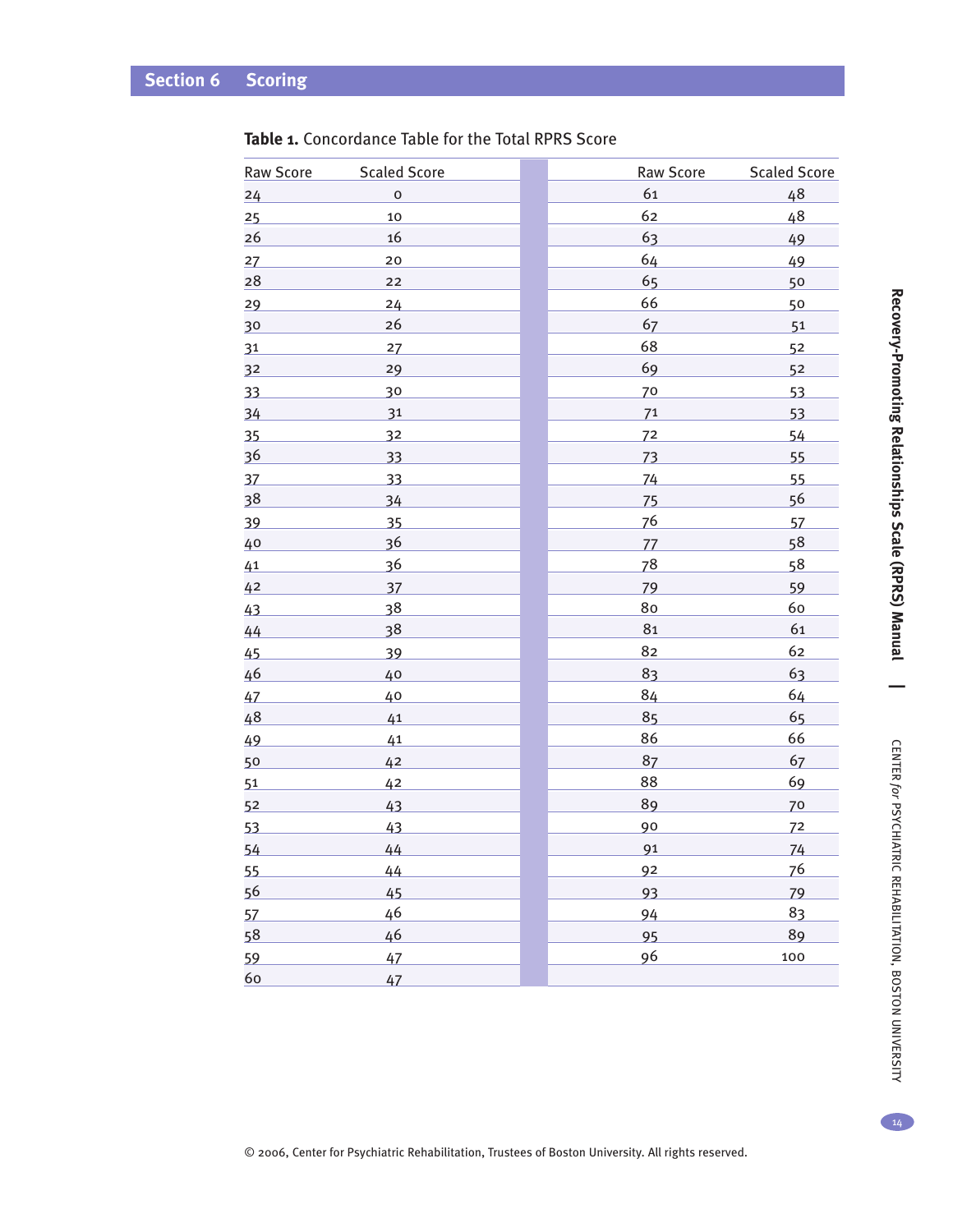| <b>Raw Score</b> | <b>Scaled Score</b> | <b>Raw Score</b> | <b>Scaled Score</b> |
|------------------|---------------------|------------------|---------------------|
| 8                | $\mathbf 0$         | 21               | 47                  |
| 9                | 12                  | 22               | 50                  |
| 10               | 19                  | 23               | 5 <sup>2</sup>      |
| 11               | 24                  | 24               | 55                  |
| 12               | 27                  | 25               | 58                  |
| <u>13</u>        | 30                  | 26               | 61                  |
| 14               | 32                  | 27               | 65                  |
| 15               | 35                  | 28               | 68                  |
| 16               | 37                  | 29               | 73                  |
| 17               | 39                  | 30               | 79                  |
| <b>18</b>        | 41                  | 31               | 87                  |
| 19               | 43                  | 32               | 100                 |
| 20               | 45                  |                  |                     |

## **Table 2.** Concordance Table for the Core Relationship Index

## **Table 3.** Concordance Table for the Recovery-Promoting Strategies Index

| Raw Score      | <b>Scaled Score</b> | Raw Score | <b>Scaled Score</b> |
|----------------|---------------------|-----------|---------------------|
| 16             | $\mathbf O$         | 41        | 48                  |
| 17             | 11                  | 42        | 48                  |
| 18             | 18                  | 43        | 49                  |
| 19             | 22                  | 44        | 50                  |
| 20             | 24                  | 45        | 51                  |
| 21             | 26                  | 46        | 52                  |
| 22             | 28                  | 47        | 53                  |
| 23             | 30                  | 48        | 54                  |
| 24             | 31                  | 49        | 56                  |
| 25             | 33                  | 50        | 57                  |
| 26             | 34                  | 51        | 58                  |
| 27             | 35                  | 52        | 59                  |
| 28             | 36                  | 53        | 61                  |
| 29             | 37                  | 54        | 62                  |
| 30             | 38                  | 55        | 64                  |
| 31             | 39                  | 56        | 65                  |
| 3 <sup>2</sup> | 40                  | 57        | 67                  |
| 33             | 41                  | 58        | 69                  |
| 34             | 41                  | 59        | 71                  |
| 35             | 42                  | 60        | 74                  |
| 36             | 43                  | 61        | 77                  |
| 37             | 44                  | 62        | 81                  |
| 38             | 45                  | 63        | 88                  |
| 39             | 46                  | 64        | 100                 |
| 40             | 47                  |           |                     |

**Reco**

15

**|**

© 2006, Center for Psychiatric Rehabilitation, Trustees of Boston University. All rights reserved.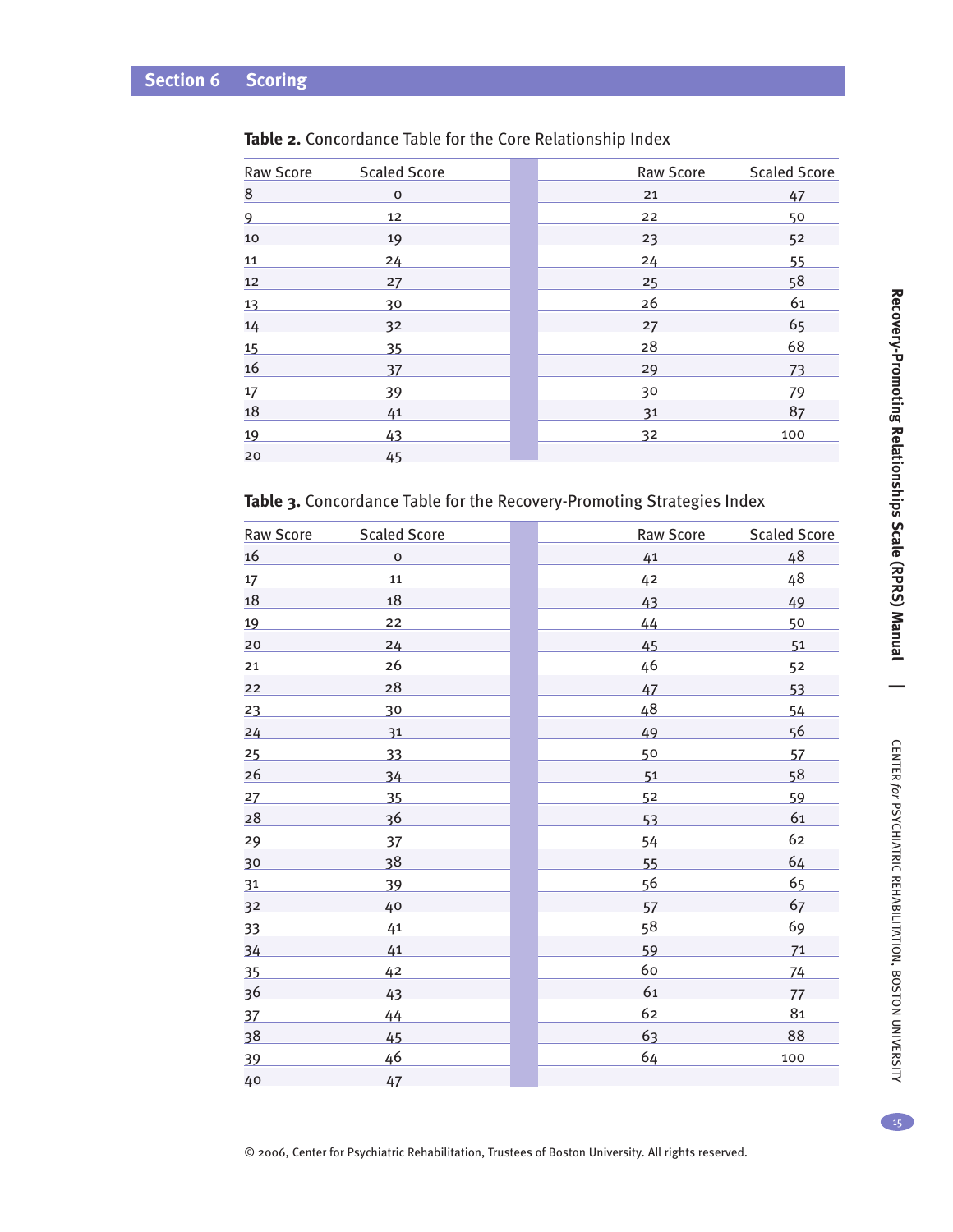| <b>Raw Score</b> | <b>Scaled Score</b> | Raw Score | <b>Scaled Score</b> |
|------------------|---------------------|-----------|---------------------|
| 7                | $\mathbf 0$         | 18        | 46                  |
| 8                | 12                  | 19        | 49                  |
| 9                | 20                  | 20        | 52                  |
| 10               | 24                  | 21        | 55                  |
| 11               | 28                  | 22        | 59                  |
| 12               | 31                  | 23        | 63                  |
| 13               | 34                  | 24        | 67                  |
| 14               | 36                  | 25        | 72                  |
| 15               | 38                  | 26        | 78                  |
| 16               | 41                  | 27        | 86                  |
| 17               | 43                  | 28        | 100                 |

# **Table 4.** Concordance Table for the Hopefulness Subscale

## **Table 5.** Concordance Table for the Empowerment Subscale

| Raw Score | <b>Scaled Score</b> | Raw Score | <b>Scaled Score</b> |
|-----------|---------------------|-----------|---------------------|
|           | $\mathbf 0$         | 13        | 48                  |
| 6         | 14                  | 14        | 52                  |
|           | 23                  | 15        | 57                  |
| 8         | 29                  | 16        | 62                  |
| 9         | 33                  | 17        | 68                  |
| 10        | 37                  | 18        | 75                  |
| 11        | 41                  | 19        | 85                  |
| 12        | 44                  | 20        | 100                 |

#### **Table 6.** Concordance Table for the Self-Acceptance Subscale

| Raw Score | <b>Scaled Score</b> | <b>Raw Score</b> | <b>Scaled Score</b> |
|-----------|---------------------|------------------|---------------------|
|           | $\Omega$            | 11               | 52                  |
|           | 15                  | 12               | 58                  |
| 6         | 24                  | 13               | 65                  |
|           | 31                  | 14               |                     |
| 8         | 36                  | 15               | 84                  |
| q         | 42                  | 16               | 100                 |
| 10        |                     |                  |                     |

16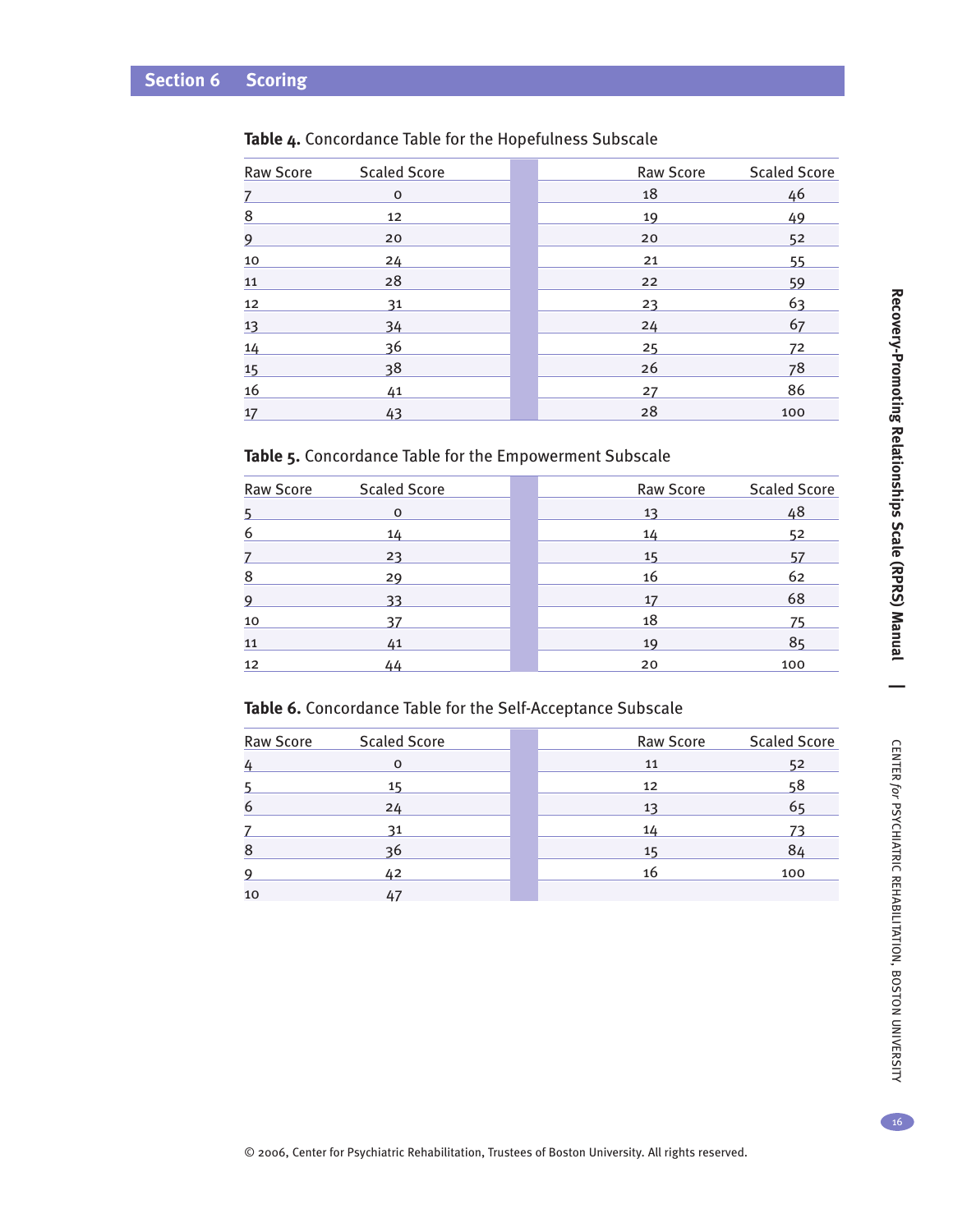## **Section 7 Prescriptive Norms**

We recommend the use of conceptually derived norms for determining the level of mental health providers' recovery-promoting competence as measured by the RPRS instrument. These prescriptive norms are based on the understanding that practitioners working with individuals with serious mental illnesses need to have an acceptable level of both core interpersonal skills and skills to use various hope, empowerment and self-acceptance promoting strategies. Since the acceptable level of recovery-promoting competence is achieved through professional education, the recommended prescriptive norms for the RPRS instrument are justifiable.

We propose that an acceptable level of practitioners' recovery-promoting competence is associated with manifestation of the skills represented by the various RPRS items. Such levels of manifestation will correspond to clients endorsing either the "Somewhat Agree" or "Agree" answers for the RPRS items. At the current stage of development of the RPRS instrument, we do not recommend a distinction between "acceptable level" and "advanced level" of providers' recovery-promoting competence. However, we anticipate that further testing of the RPRS instrument will allow such norms to be developed empirically.

The prescriptive norms for an acceptable level of mental health practitioners' recovery-promoting competence based on the scaled scores for the different components of the RPRS instrument are presented below:

#### **Figure 5.** RPRS Prescriptive Norms

| A scaled score of 54 or above. |
|--------------------------------|
| A scaled score of 55 or above. |
| A scaled score of 54 or above. |
| A scaled score of 55 or above. |
| A scaled score of 57 or above. |
| A scaled score of 58 or above. |
|                                |

17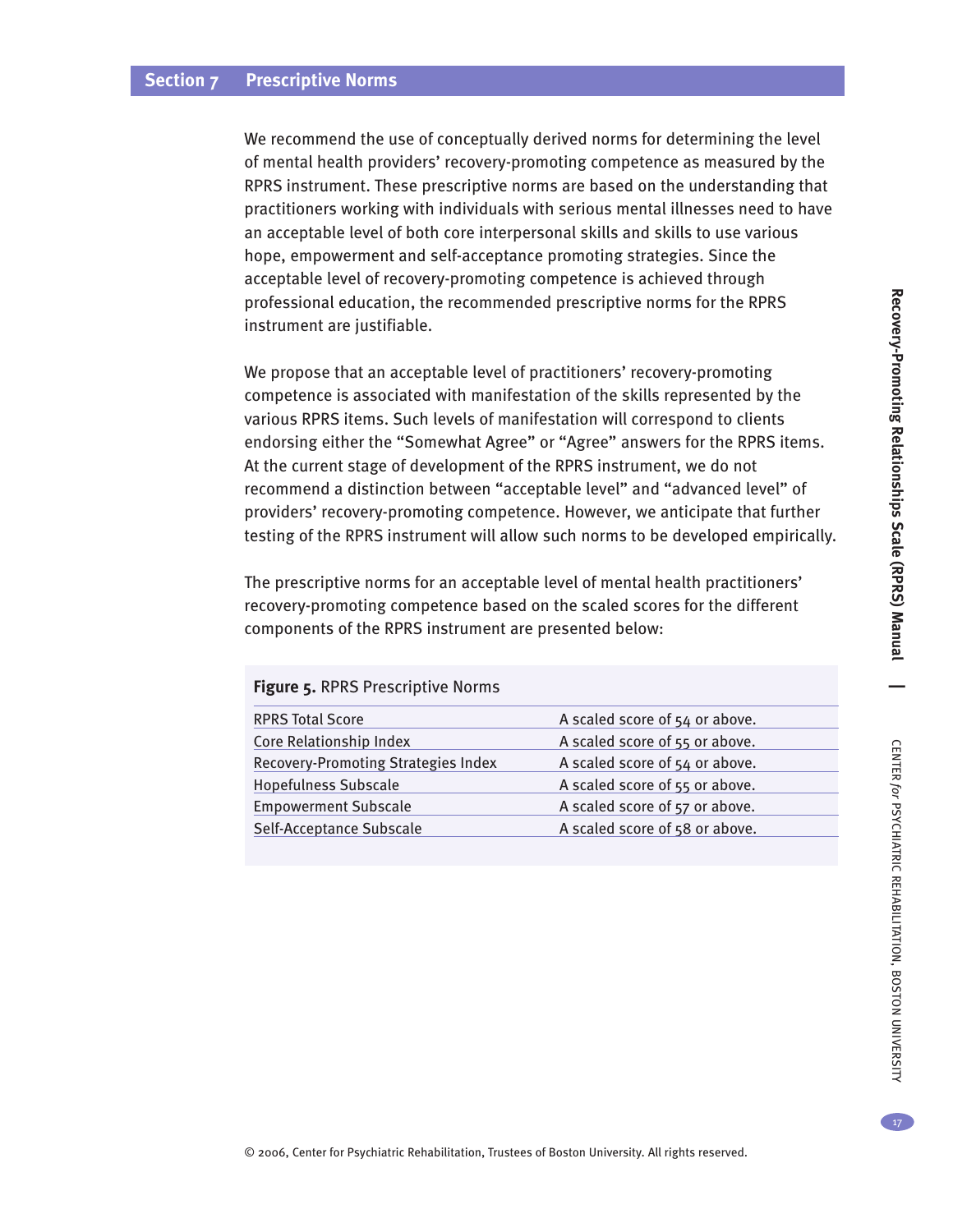# **Contact Information**

Specific questions about the use and administration of the RPRS instrument can be addressed to the attention of:

Dr. Zlatka Russinova Sr. Research Associate Boston University Center for Psychiatric Rehabilitation E-mail: zlatka@bu.edu Phone: 617/353-3549

For further help with the scoring and statistical analyses of RPRS data, the Center offers negotiable technical assistance.

REHABILITATION,

BOSTON

UNIVERSITY

18

**Reco**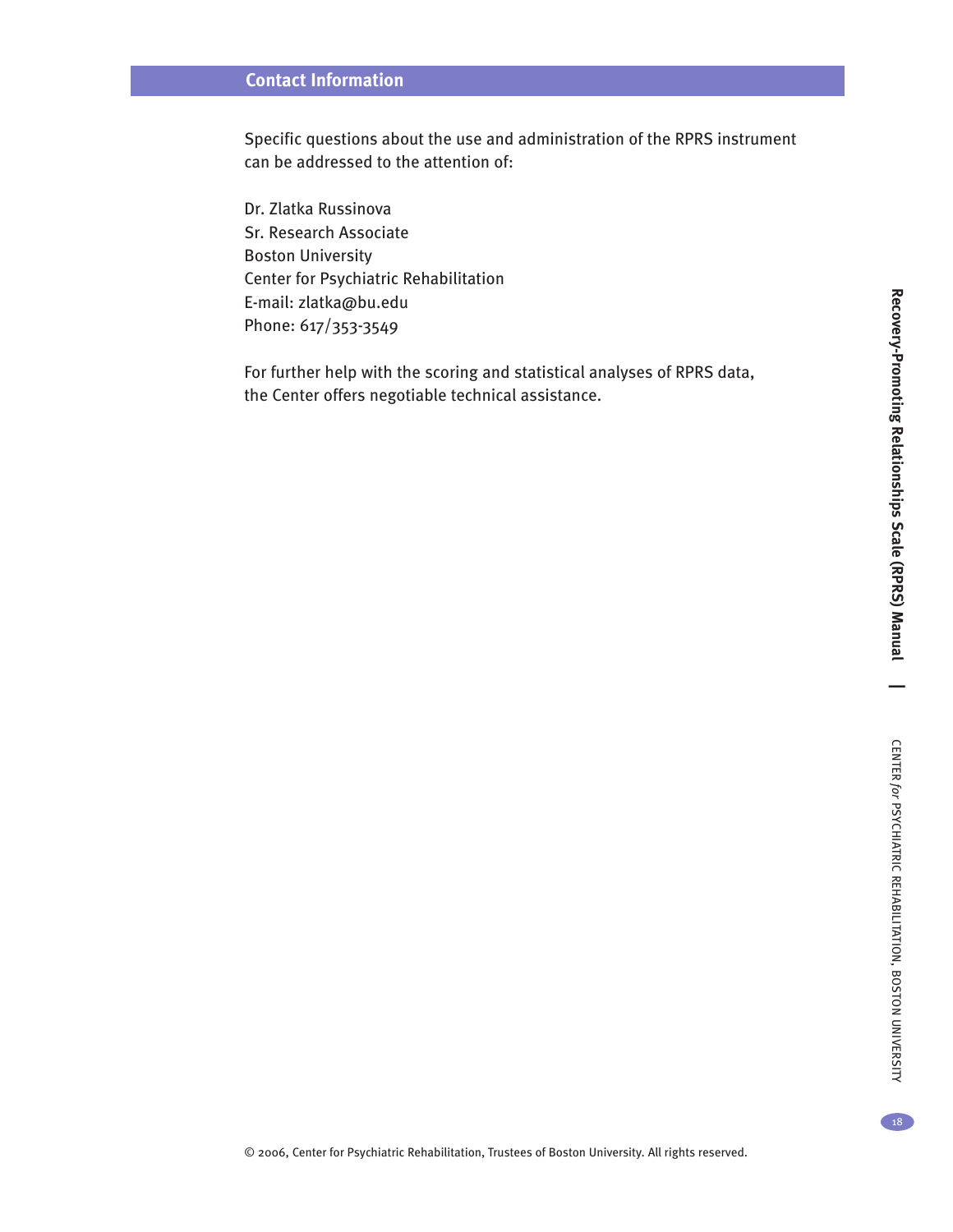CENTER

*for*

PSYCHIATRIC

REHABILITATION,

BOSTON

UNIVERSITY

- Anthony, W. A. (1993). Recovery from mental illness: The guiding vision of the mental health service system in the 1990s. *Psychosocial Rehabilitation Journal, 16*(4), 11–23.
- Aubry, T. D., Flynn, R. J., Gerber, G., & Dostaler, T. (2005). Identifying the core competencies of community support providers working with people with psychiatric disabilities. *Psychiatric Rehabilitation Journal, 28*(4), 346 –353.
- Barrett-Lenard, G. T. (1986). The relationship inventory now: Issues and advances in theory, method, and use. In L. S. Greenberg & W. M. Pinsof (Eds.), *Psychotherapeutic process: A research handbook* (pp. 439–476). New York: The Guilford Press.
- Coursey, R. D., Curtis, L., Marsh, D. T., Campbell, J., Harding, C., Spaniol, L., Lucksted, A., McKenna, J., Kelley, M., Paulson, R., & Zahniser, J. (2000). Competencies for direct service staff members who work with adults with severe mental illnesses in outpatient public mental health/managed care systems. *Psychiatric Rehabilitation Journal, 23*(4), 370–377.
- Coursey, R. D., Curtis, L., Marsh, D. T., Campbell, J., Harding, C., Spaniol, L., Lucksted, A., McKenna, J., Kelley, M., Paulson, R., & Zahniser, J. (2000). Competencies for direct service staff members who work with adults with severe mental illnesses: Specific knowledge, attitudes, skills, and bibliography. *Psychiatric Rehabilitation Journal, 23*(4), 378–392.
- Coursey, R. D., Keller, A. B., & Farrell, E. W. (1995). Individual psychotherapy and persons with serious mental illness: The clients' perspective. *Schizophrenia Bulletin, 21*(2), 283–301.
- Deegan, P. (1990). Spirit breaking: When the helping professions hurt. Humanistic Psychologist, 18(3), 301–313.
- Deegan, P. (1997). Spirit breaking: When the helping professions hurt. In L. Spaniol, C. Gagne & M. Koehler (Eds.), *Psychological and social aspects of psychiatric disability* (pp. 348–357). Boston: Boston University, Center for Psychiatric Rehabilitation.
- Deegan, P. E. (1992). The Independent Living Movement and people with psychiatric disabilities: Taking back control over our own lives. *Psychosocial Rehabilitation Journal, 15*(3), 3–19.
- Degen, K., & Nasper, E. D. (1996). *Return from madness: Psychotherapy with people taking the new antipsychotic medications and emerging from severe, lifelong, and disabling schizophrenia.* Northvale, NJ, US: Jason Aronson, Inc.
- Ellison, M. L. (1996). *Empowerment and demedicalization in mental health case management: Meaning and measurement.* Boston University, USA.
- Hoge, M. A., Tondora, J., & Marrelli, A. F. (2005). The fundamentals of workforce competency: Implications for behavioral health. *Administration and Policy in Mental Health, 32*(5–6), 509–531.
- Horvath, A. O. (2005). The therapeutic relationship: Research and theory—An introduction to the Special Issue. *Psychotherapy Research, 15*(1–2), 3–7.
- Kramer, P. J., & Gagne, C. (1997). Barriers to recovery and empowerment for people with psychiatric disabilities. In L. Spaniol, C. Gagne & M. Koehler (Eds.), *Psychological and social aspects of psychiatric disability.* Boston: Boston University, Center for Psychiatric Rehabilitation.
- McCabe, R., & Priebe, S. (2004). The therapeutic relationship in the treatment of severe mental illness: A review of methods and findings. *International Journal of Social Psychiatry, 50*(2), 115–128.
- Minkoff, K. (1987). Resistance of mental health professionals to working with the chronic mentally ill. *New Directions for Mental Health Services(33),* 3–20.
- Minkoff, K., & Stern, R. (1985). Paradoxes faced by residents being trained in the psychosocial treatment of people with chronic schizophrenia. *Hospital and Community Psychiatry, 36*(8), 859–864.
- New Freedom Commission on Mental Health. (2003). *Achieving the promise: Transforming mental health care in America. Final report.* DHHS Pub. No. SMA–03–3832 Rockville, MD.
- Orrin, D. (1996). Recovering from mental illness: Vignettes of the benefits of psychotherapy. *Psychiatric Rehabilitation Journal, 19*(4), 89–91.

© 2006, Center for Psychiatric Rehabilitation, Trustees of Boston University. All rights reserved.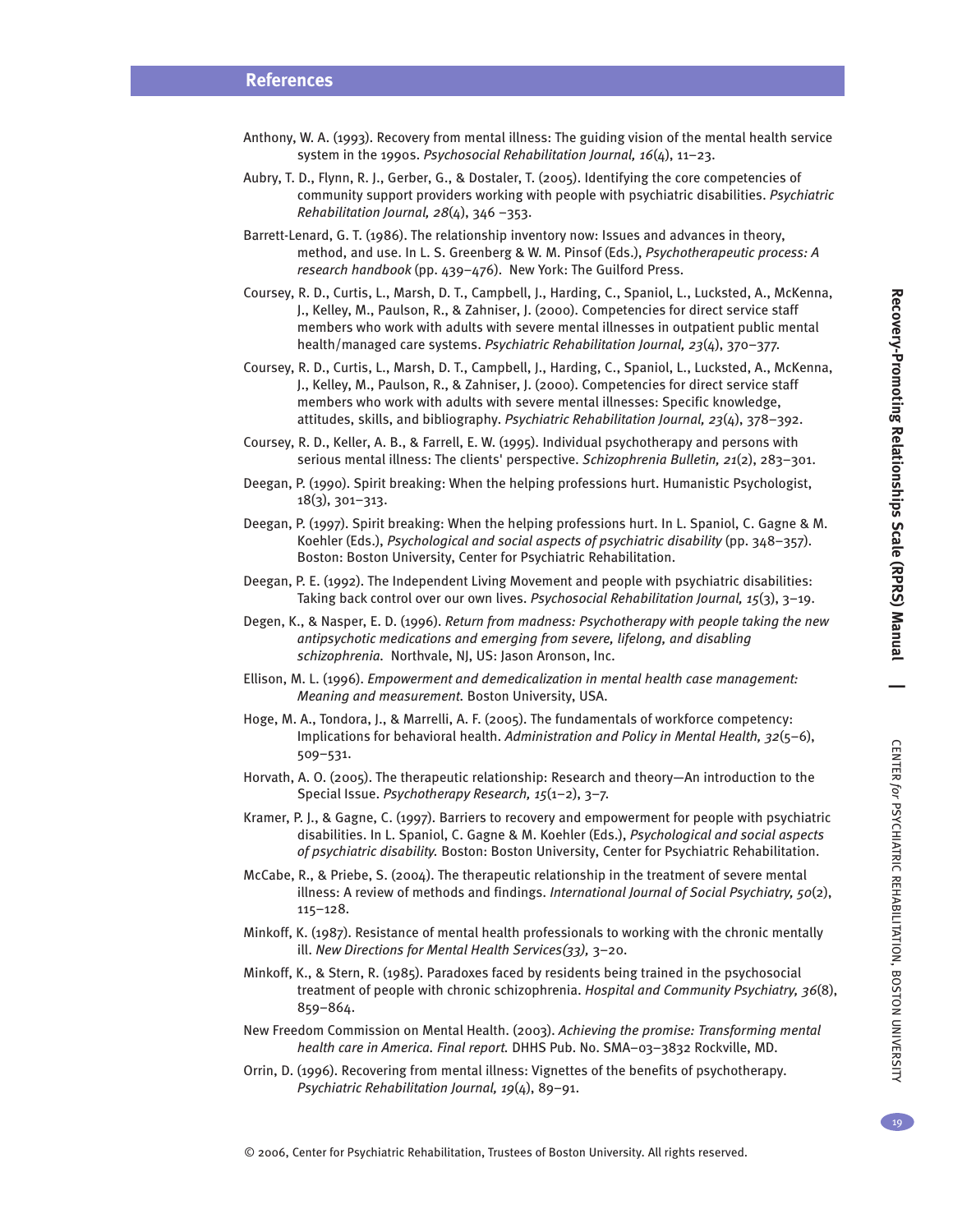**|**

- Russinova, Z. (1999). Providers' hope-inspiring competence as a factor optimizing psychiatric rehabilitation outcomes. *Journal of Rehabilitation, 65*(4), 50–57.
- Russinova, Z., Rogers, E.S., & Ellison, M.L. (2006). *Conceptualization and measurement of providers' recovery-promoting competence.* Paper presented at the 16th Annual Conference on State Mental Health Agency Services Research, Baltimore, Maryland, February 12–14.
- Strupp, H. H. (1996). The tripartite model and the Consumer Reports study. *American Psychologist, 51*(10), 1017–1024.
- Watson, J. C., & Geller, S. M. (2005). The relation among the relationship conditions, working alliance, and outcome in both process-experiential and cognitive-behavioral psychotherapy. *Psychotherapy Research, 15*(1–2), 25–33.
- Weingarten, R. (1994). Despair, learned helplessness and recovery. *Innovations & Research, 3*(2).
- Young, A. S., Forquer, S. L., Tran, A., Starzynski, M., & Shatkin, J. (2000). Identifying clinical competencies that support rehabilitation and empowerment in individuals with severe mental illness. *Journal of Behavioral Health Services & Research, 27*(3), 321–333.

 $20<sup>2</sup>$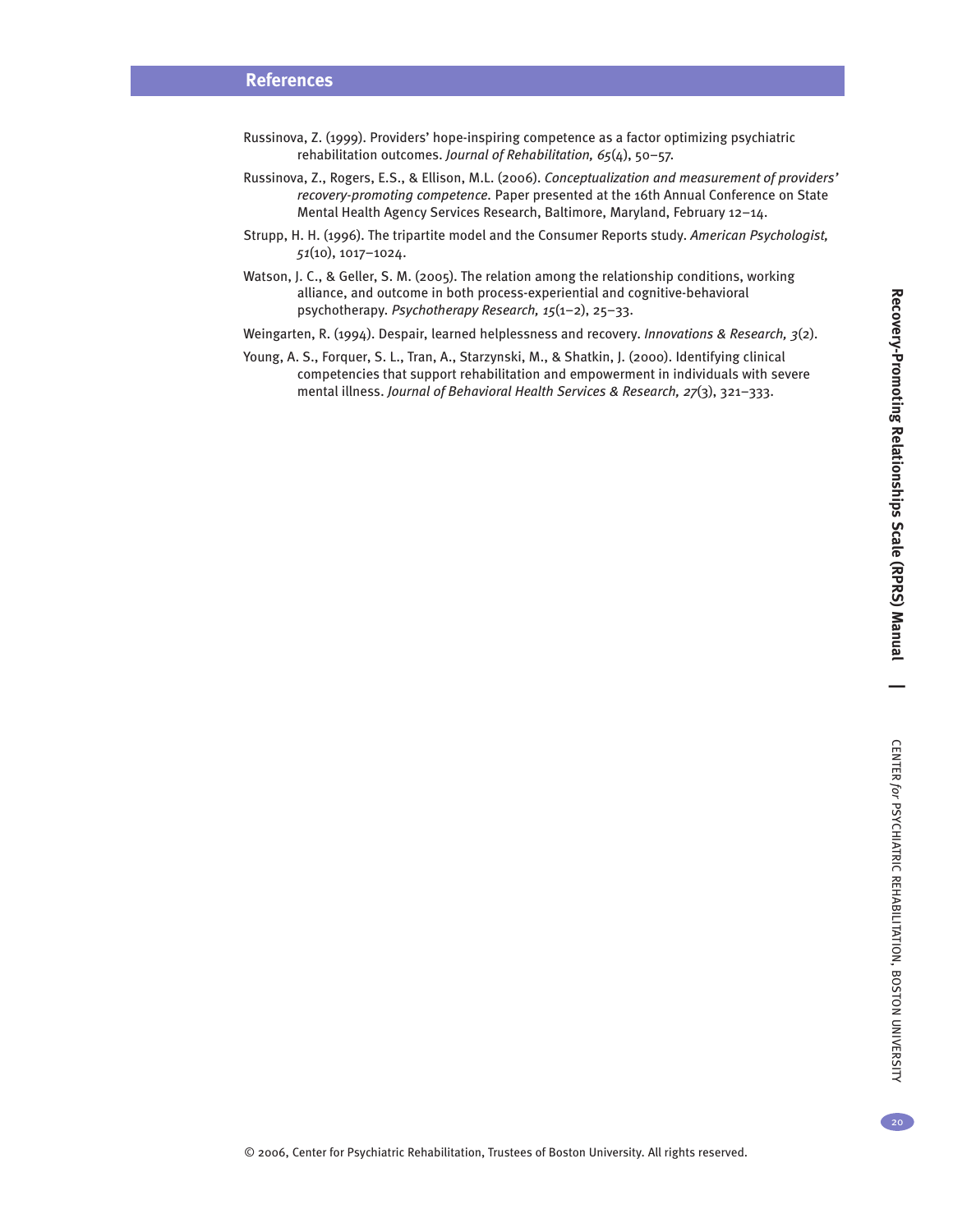# **Appendix Copy of the RPRS Instrument—Page 1 0f 3**

# **Recovery-Promoting Relationships Scale**

The following statements describe different aspects of the relationship people with psychiatric conditions might have with a mental health or rehabilitation provider.

|    | Please think of the relationship you have with __                                                        |                                                                              |                                                     |              |                       |  |  |  |
|----|----------------------------------------------------------------------------------------------------------|------------------------------------------------------------------------------|-----------------------------------------------------|--------------|-----------------------|--|--|--|
|    | Please check the box of the answer that best describes your relationship with this provider.             |                                                                              |                                                     |              |                       |  |  |  |
| 1. | My provider helps me recognize my strengths.                                                             |                                                                              |                                                     |              |                       |  |  |  |
|    | $\Box$ Disagree                                                                                          | $\Box$ Somewhat Disagree                                                     | □ Somewhat Agree                                    | $\Box$ Agree | $\Box$ Not Applicable |  |  |  |
|    | 2. My provider tries to help me see the glass as "half-full" instead of "half-empty."                    |                                                                              |                                                     |              |                       |  |  |  |
|    | $\Box$ Disagree                                                                                          | $\Box$ Somewhat Disagree                                                     | $\Box$ Somewhat Agree                               | $\Box$ Agree | $\Box$ Not Applicable |  |  |  |
|    |                                                                                                          | 3. My provider helps me put things in perspective.                           |                                                     |              |                       |  |  |  |
|    | <b>Disagree</b>                                                                                          | $\Box$ Somewhat Disagree $\Box$ Somewhat Agree                               |                                                     | $\Box$ Agree | $\Box$ Not Applicable |  |  |  |
|    |                                                                                                          | 4. My provider helps me feel I can have a meaningful life.                   |                                                     |              |                       |  |  |  |
|    | <b>Disagree</b><br>$\Box$ Somewhat Disagree<br>□ Somewhat Agree<br>$\Box$ Not Applicable<br>$\Box$ Agree |                                                                              |                                                     |              |                       |  |  |  |
|    |                                                                                                          |                                                                              | 5. I have a trusting relationship with my provider. |              |                       |  |  |  |
|    | $\Box$ Disagree                                                                                          | $\Box$ Somewhat Disagree                                                     | □ Somewhat Agree                                    | $\Box$ Agree | $\Box$ Not Applicable |  |  |  |
|    |                                                                                                          | 6. My provider helps me not to feel ashamed about my psychiatric condition.  |                                                     |              |                       |  |  |  |
|    | $\Box$ Disagree                                                                                          | $\Box$ Somewhat Disagree                                                     | □ Somewhat Agree                                    | $\Box$ Agree | $\Box$ Not Applicable |  |  |  |
| 7. |                                                                                                          | My provider helps me recognize my limitations.                               |                                                     |              |                       |  |  |  |
|    | $\Box$ Disagree                                                                                          | $\Box$ Somewhat Disagree                                                     | □ Somewhat Agree                                    | $\Box$ Agree | $\Box$ Not Applicable |  |  |  |
|    |                                                                                                          | 8. My provider helps me find meaning in living with a psychiatric condition. |                                                     |              |                       |  |  |  |
|    | <b>Disagree</b>                                                                                          | Somewhat Disagree<br>$\Box$                                                  | $\Box$ Somewhat Agree                               | $\Box$ Agree | $\Box$ Not Applicable |  |  |  |
| 9. |                                                                                                          | My provider helps me learn how to stand up for myself.                       |                                                     |              |                       |  |  |  |
|    | Somewhat Disagree<br><b>Disagree</b><br><b>Somewhat Agree</b><br>Not Applicable<br>Agree                 |                                                                              |                                                     |              |                       |  |  |  |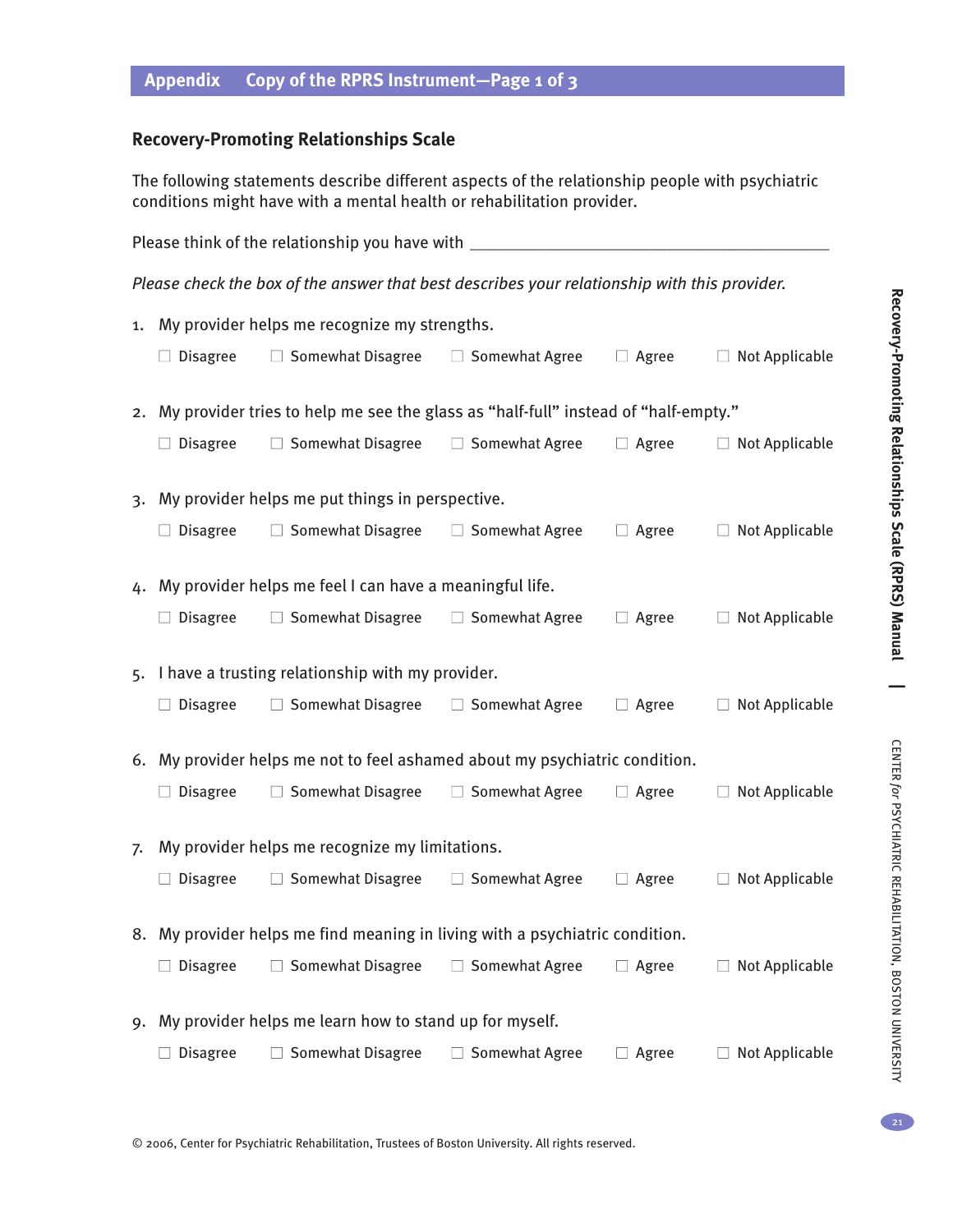# **Appendix Copy of the RPRS Instrument—Page 2 0f 3**

| 10. My provider accepts my down times.                        |                                                              |                       |              |                       |  |  |  |  |
|---------------------------------------------------------------|--------------------------------------------------------------|-----------------------|--------------|-----------------------|--|--|--|--|
| <b>Disagree</b>                                               | $\Box$ Somewhat Disagree                                     | $\Box$ Somewhat Agree | $\Box$ Agree | $\Box$ Not Applicable |  |  |  |  |
| 11. My provider encourages me to take chances and try things. |                                                              |                       |              |                       |  |  |  |  |
| $\Box$ Disagree                                               | $\Box$ Somewhat Disagree                                     | $\Box$ Somewhat Agree | $\Box$ Agree | $\Box$ Not Applicable |  |  |  |  |
| 12. My provider reminds me of my achievements.                |                                                              |                       |              |                       |  |  |  |  |
| <b>Disagree</b>                                               | $\Box$ Somewhat Disagree                                     | $\Box$ Somewhat Agree | $\Box$ Agree | $\Box$ Not Applicable |  |  |  |  |
| 13. My provider understands me.                               |                                                              |                       |              |                       |  |  |  |  |
| <b>Disagree</b>                                               | $\Box$ Somewhat Disagree                                     | $\Box$ Somewhat Agree | $\Box$ Agree | $\Box$ Not Applicable |  |  |  |  |
| 14. My provider tries to help me feel good about myself.      |                                                              |                       |              |                       |  |  |  |  |
| <b>Disagree</b>                                               | $\Box$ Somewhat Disagree                                     | $\Box$ Somewhat Agree | $\Box$ Agree | $\Box$ Not Applicable |  |  |  |  |
|                                                               | 15. My provider helps me learn from challenging experiences. |                       |              |                       |  |  |  |  |
| $\Box$ Disagree                                               | $\Box$ Somewhat Disagree                                     | $\Box$ Somewhat Agree | $\Box$ Agree | $\Box$ Not Applicable |  |  |  |  |
| 16. My provider really listens to what I have to say.         |                                                              |                       |              |                       |  |  |  |  |
| <b>Disagree</b>                                               | $\Box$ Somewhat Disagree                                     | $\Box$ Somewhat Agree | $\Box$ Agree | $\Box$ Not Applicable |  |  |  |  |
| 17. My provider cares about me as a person.                   |                                                              |                       |              |                       |  |  |  |  |
| <b>Disagree</b>                                               | $\Box$ Somewhat Disagree                                     | $\Box$ Somewhat Agree | $\Box$ Agree | $\Box$ Not Applicable |  |  |  |  |
| 18. My provider treats me with respect.                       |                                                              |                       |              |                       |  |  |  |  |
| <b>Disagree</b>                                               | <b>Somewhat Disagree</b>                                     | □ Somewhat Agree      | $\Box$ Agree | Not Applicable        |  |  |  |  |
| 19. My provider helps me feel hopeful about the future.       |                                                              |                       |              |                       |  |  |  |  |
| <b>Disagree</b>                                               | $\Box$ Somewhat Disagree                                     | $\Box$ Somewhat Agree | $\Box$ Agree | $\Box$ Not Applicable |  |  |  |  |
| 20. My provider helps me build self-confidence.               |                                                              |                       |              |                       |  |  |  |  |
| <b>Disagree</b>                                               | <b>Somewhat Disagree</b><br>$\Box$                           | □ Somewhat Agree      | $\Box$ Agree | $\Box$ Not Applicable |  |  |  |  |

**Scale (R P R S) M anual |** CENTER *for* **PSYCHIATRIC** REHABILITATION,

**Reco**

**very-Pro m**

**oting**

**Relationships**

BOSTON